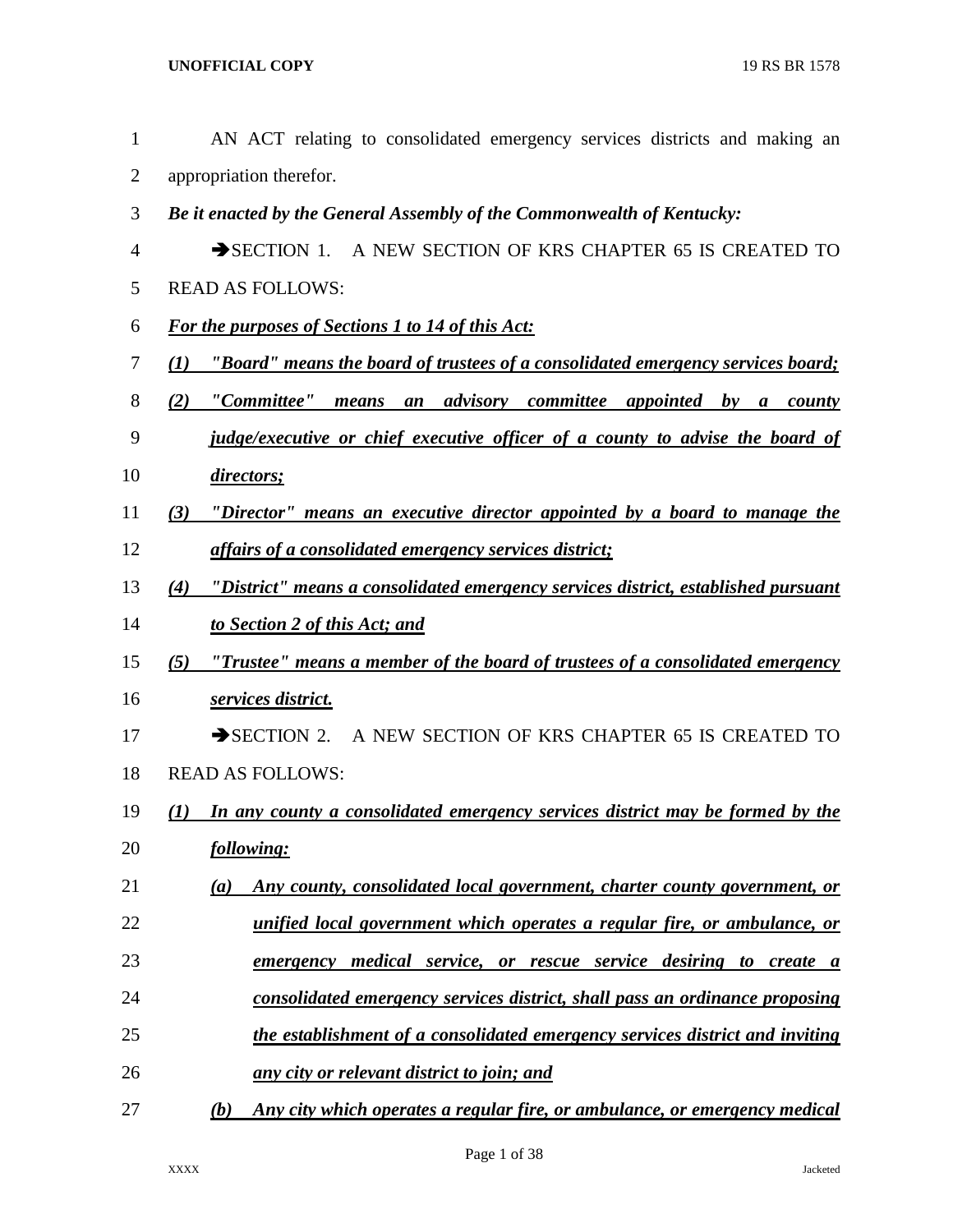| 1              |            | <u>service, or rescue service desiring to create a consolidated emergency</u>        |
|----------------|------------|--------------------------------------------------------------------------------------|
| $\overline{2}$ |            | services district shall pass an ordinance agreeing to the formation of a             |
| 3              |            | consolidated emergency services district and requesting the city's admission         |
| 4              |            | to a consolidated emergency services district; and                                   |
| 5              | (c)        | The governing body of any fire protection district established under the             |
| 6              |            | provisions of KRS Chapter 75 or 273, any special district whose services are         |
| 7              |            | subject to the licensure provisions of KRS Chapter 311A, or any rescue               |
| 8              |            | squad established under the provisions of KRS Chapter 39F may pass a                 |
| 9              |            | <u>resolution agreeing to the formation of a consolidated emergency services</u>     |
| 10             |            | district and requesting the district's admission to a consolidated emergency         |
| 11             |            | services district.                                                                   |
| 12             | (2)<br>(a) | One hundred eighty (180) days after the passage of the ordinance required            |
| 13             |            | in subsection (1) of this section, the governing body of any county,                 |
| 14             |            | consolidated local government, charter county government, unified local              |
| 15             |            | government, city, any fire protection district established under the                 |
| 16             |            | provisions of KRS Chapter 75 or 273, any special district whose services are         |
| 17             |            | subject to the licensure provisions of KRS Chapter 311A, or any rescue               |
| 18             |            | squad established under the provisions of KRS Chapter 39F that have                  |
| 19             |            | <u>requested the formation of a consolidated emergency services district and its</u> |
| 20             |            | admission to the consolidated emergency services district shall file a joint         |
| 21             |            | petition in the county clerk's office of the county in which all of the districts    |
| 22             |            | and the territory to be merged into one (1) district, or the greater part of the     |
| 23             |            | district, is located, describing the territory to be merged into the                 |
| 24             |            | consolidated emergency services district and setting out the reasons for the         |
| 25             |            | merger.                                                                              |
| 26             | <u>(b)</u> | The fiscal court clerk shall notify all planning commissions, cities, and area       |
| 27             |            | development districts within whose jurisdiction the proposed service area is         |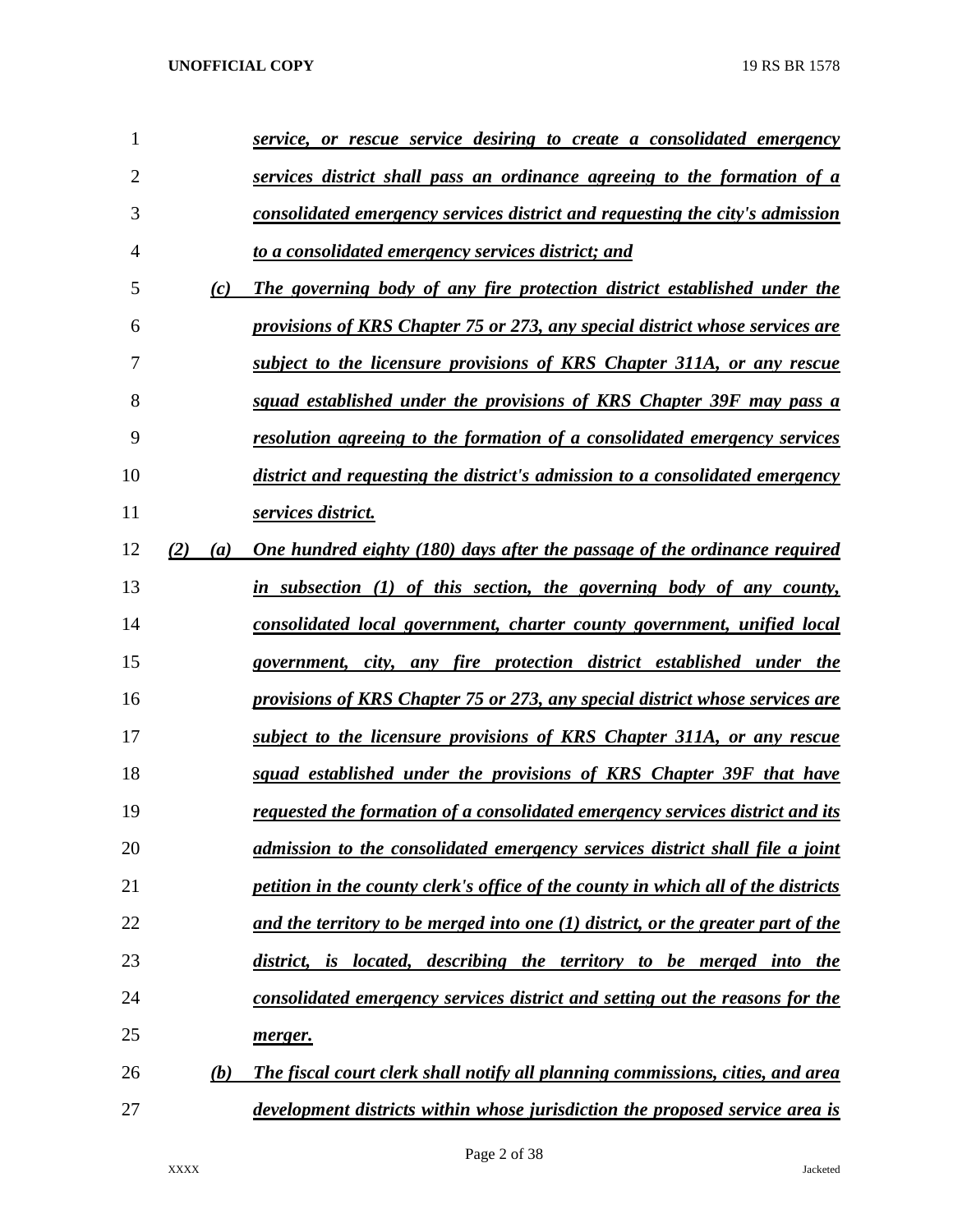| 1              |                             | located and any state agencies required by law to be notified of the proposal        |
|----------------|-----------------------------|--------------------------------------------------------------------------------------|
| $\overline{2}$ |                             | <u>for the creation of the taxing district.</u>                                      |
| 3              | (c)                         | The fiscal court clerk shall schedule a hearing on the proposal for no               |
| 4              |                             | earlier than thirty $(30)$ nor later than ninety $(90)$ days following receipt of    |
| 5              |                             | the petition, charter, and plan of service, and shall, in accordance with the        |
| 6              |                             | provisions of KRS Chapter 424, publish notice of the time and place of the           |
| 7              |                             | <i>public hearing and an accurate map of the area or a description in</i>            |
| 8              |                             | <u>layman's terms reasonably identifying the area.</u>                               |
| 9              | (d)                         | At the public hearing, the fiscal court shall take testimony of interested           |
| 10             |                             | parties and solicit the recommendations of any planning commission, city,            |
| 11             |                             | area development district, or state agency meeting the criteria of paragraph         |
| 12             |                             | $(b)$ of this subsection.                                                            |
| 13             | (e)                         | The fiscal court may extend the hearing, from time-to-time, for ninety (90)          |
| 14             |                             | days from the date of the initial hearing and shall render a decision within         |
| 15             |                             | <i>thirty (30) days of the final adjournment of the hearing.</i>                     |
| 16             | (f)                         | Following the hearing, the fiscal court shall set forth its written findings of      |
| 17             |                             | fact and shall approve or disapprove the formation of the taxing district to         |
| 18             |                             | provide service as described in the plan of service and to exercise the powers       |
| 19             |                             | granted by the specific statutes that apply to the taxing district being             |
| 20             |                             | formed.                                                                              |
| 21             | $\left( \mathbf{g} \right)$ | The creation of a taxing district shall be of legal effect only upon the             |
| 22             |                             | adoption of an ordinance, in accordance with the provisions of KRS 67.075            |
| 23             |                             | and 67.077, creating the taxing district, and compliance with the                    |
| 24             |                             | requirements of KRS 65.005.                                                          |
| 25             | (h)                         | A certified copy of the ordinance creating the taxing district shall be filed        |
| 26             |                             | with the county clerk who shall add the levy to the tax bills of the county.         |
| 27             |                             | <b>For taxing purposes, the effective date of the tax levy shall be January 1 of</b> |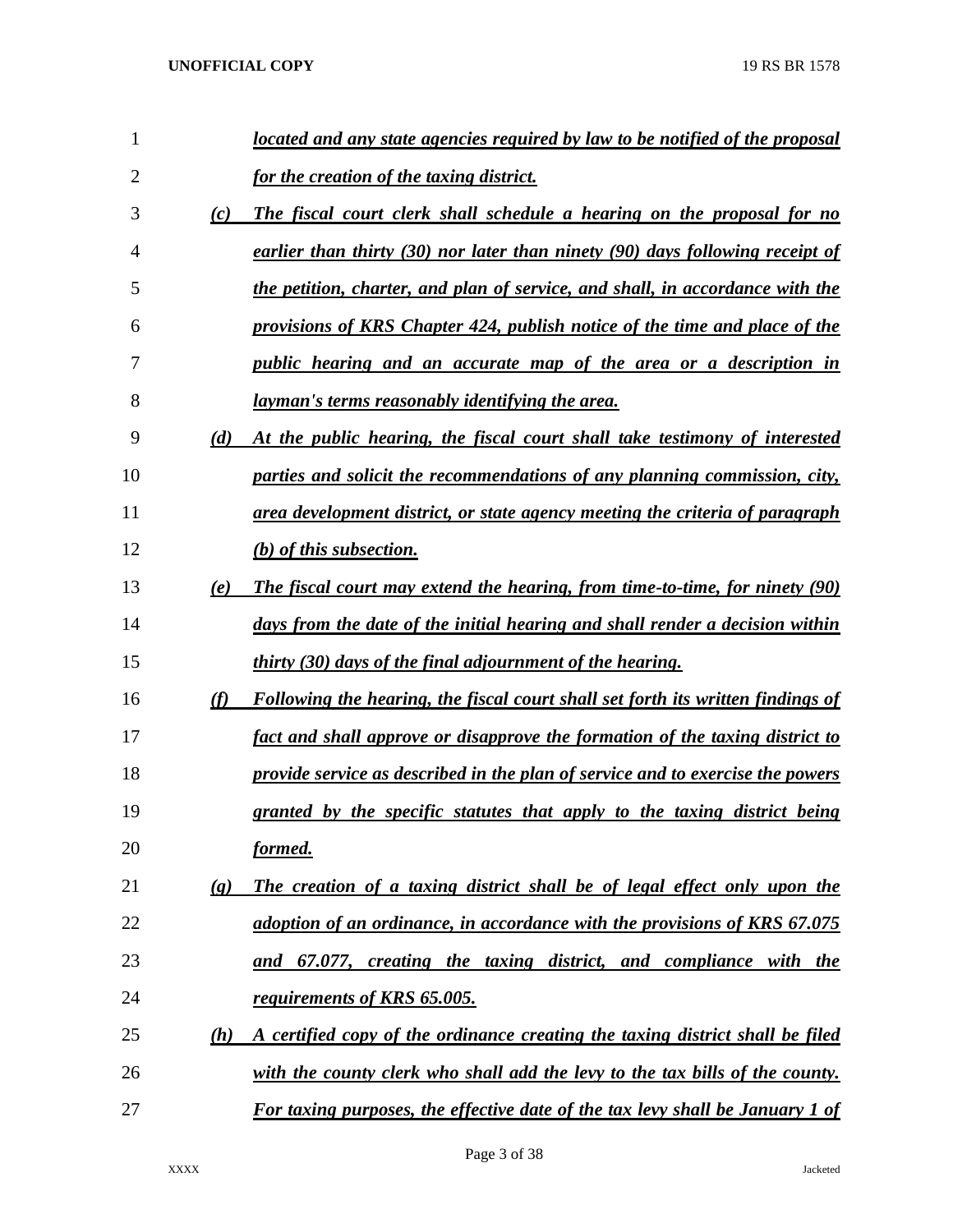| $\mathbf{1}$   | the year following the certification of the creation of the taxing district.                            |
|----------------|---------------------------------------------------------------------------------------------------------|
| $\overline{2}$ | Nothing in this subsection shall be construed to enlarge upon or to restrict<br>(i)                     |
| 3              | the powers granted a taxing district under the taxing district's specific                               |
| 4              | <i>authorizing statutes.</i>                                                                            |
| 5              | Any aggrieved person may bring an action in Circuit Court to contest the<br>(i)                         |
| 6              | decision of the county judge/executive regarding the merger of fire                                     |
| 7              | protection districts or volunteer fire department districts.                                            |
| 8              | If the governing body of any fire protection district established under the<br>(3)                      |
| 9              | provisions of KRS Chapter 75 or 273, any special district whose services are                            |
| 10             | subject to the licensure provisions of KRS Chapter 311A, or any rescue squad                            |
| 11             | established under the provisions of KRS Chapter 39F desires to have its district                        |
| 12             | become part of a consolidated emergency services district after the creation of the                     |
| 13             | district, it shall by motion so record its desire in the minutes of the board. The                      |
| 14             | board, or its executive officer, shall convey this request to the district's board. At                  |
| 15             | its next regular meeting, or at a special meeting held prior thereto, the board                         |
| 16             | shall vote upon this request.                                                                           |
| 17             | (4)<br>If the county consolidated emergency services board refuses, or the two (2)<br>$\left( a\right)$ |
| 18             | boards cannot agree upon such a proposition of merger of the independent                                |
| 19             | government entity with the district, the question of merger shall be                                    |
| 20             | submitted to the qualified voters of the two (2) districts at the next regular                          |
| 21             | election if the question is filed with the county clerk not later than the                              |
| 22             | second Tuesday in August preceding the regular election.                                                |
| 23             | If a majority of those voting on the question favor merger, the boards of the<br>(b)                    |
| 24             | two (2) districts shall jointly develop a plan for adoption of the merger.                              |
| 25             | If the two $(2)$ boards cannot agree to the terms of merger within sixty (60)<br>(c)                    |
| 26             | days following the date of the regular election, the county judge/executive                             |
| 27             | shall develop the terms of the adoption of merger.                                                      |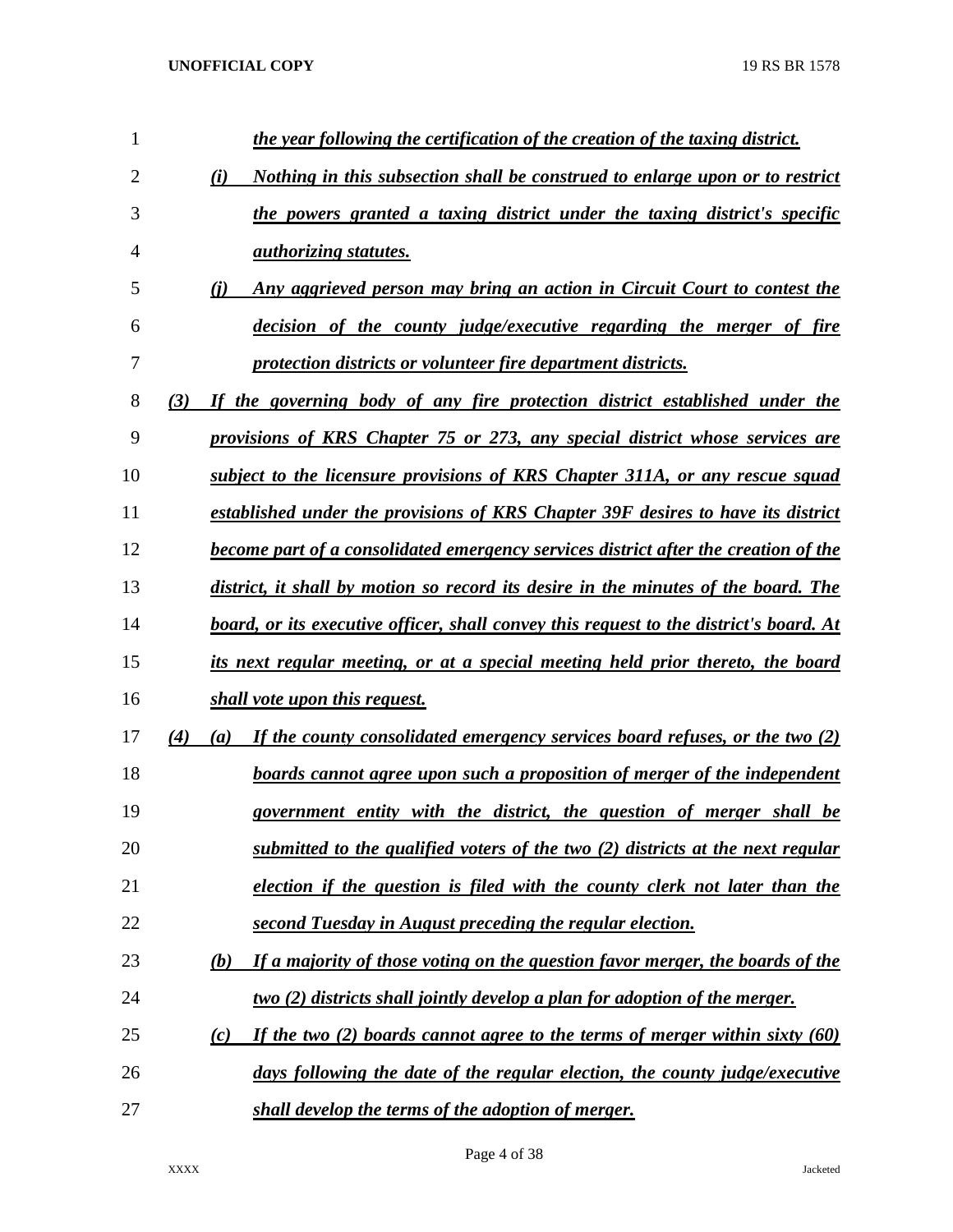| 1  | (d)              | Notwithstanding paragraph (b) of this subsection, if the independent district         |
|----|------------------|---------------------------------------------------------------------------------------|
| 2  |                  | cannot meet its current operating expenses from projected revenue and if              |
| 3  |                  | the two (2) boards cannot agree to the terms of a merger, the proposition of          |
| 4  |                  | merger shall be submitted to the fiscal court, and the fiscal court shall             |
| 5  |                  | determine whether the two (2) districts should be merged and if merged the            |
| 6  |                  | terms thereto.                                                                        |
| 7  | (e)              | Upon completion of the plan for adoption of the merger, it shall become               |
| 8  |                  | effective and the independent district shall become a part of the                     |
| 9  |                  | consolidated emergency services district as set out in the plan.                      |
| 10 |                  | A NEW SECTION OF KRS CHAPTER 65 IS CREATED TO<br>$\rightarrow$ SECTION 3.             |
| 11 |                  | <b>READ AS FOLLOWS:</b>                                                               |
| 12 | $\mathcal{L}(I)$ | The governing body of a consolidated emergency services district shall be a board     |
| 13 |                  | of trustees of the consolidated emergency services district.                          |
| 14 | (2)              | The board shall consist of the following by virtue of their offices:                  |
| 15 | (a)              | The county judge/executive or chief executive officer of the county of the            |
| 16 |                  | county containing the district;                                                       |
| 17 | (b)              | In counties with thirty thousand (30,000) or fewer population, the mayor of           |
| 18 |                  | any city electing to join the district;                                               |
| 19 | (c)              | In counties with greater than thirty thousand (30,000) but less than 70,000           |
| 20 |                  | population the mayors of the largest, second largest, and third largest cities        |
| 21 |                  | electing to join the district. If there are is no third largest city, then only the   |
| 22 |                  | <u>largest and second largest city's mayors shall serve. If there is only one (1)</u> |
| 23 |                  | city, then only that mayor shall serve; or                                            |
| 24 | (d)              | In counties containing greater than seventy thousand (70,000) population,             |
| 25 |                  | the mayors of the largest, second largest, third largest, and fourth largest          |
| 26 |                  | cities electing to join the district. If there are is no fourth largest city, then    |
| 27 |                  | only the largest, second largest, and third largest city's mayors shall serve.        |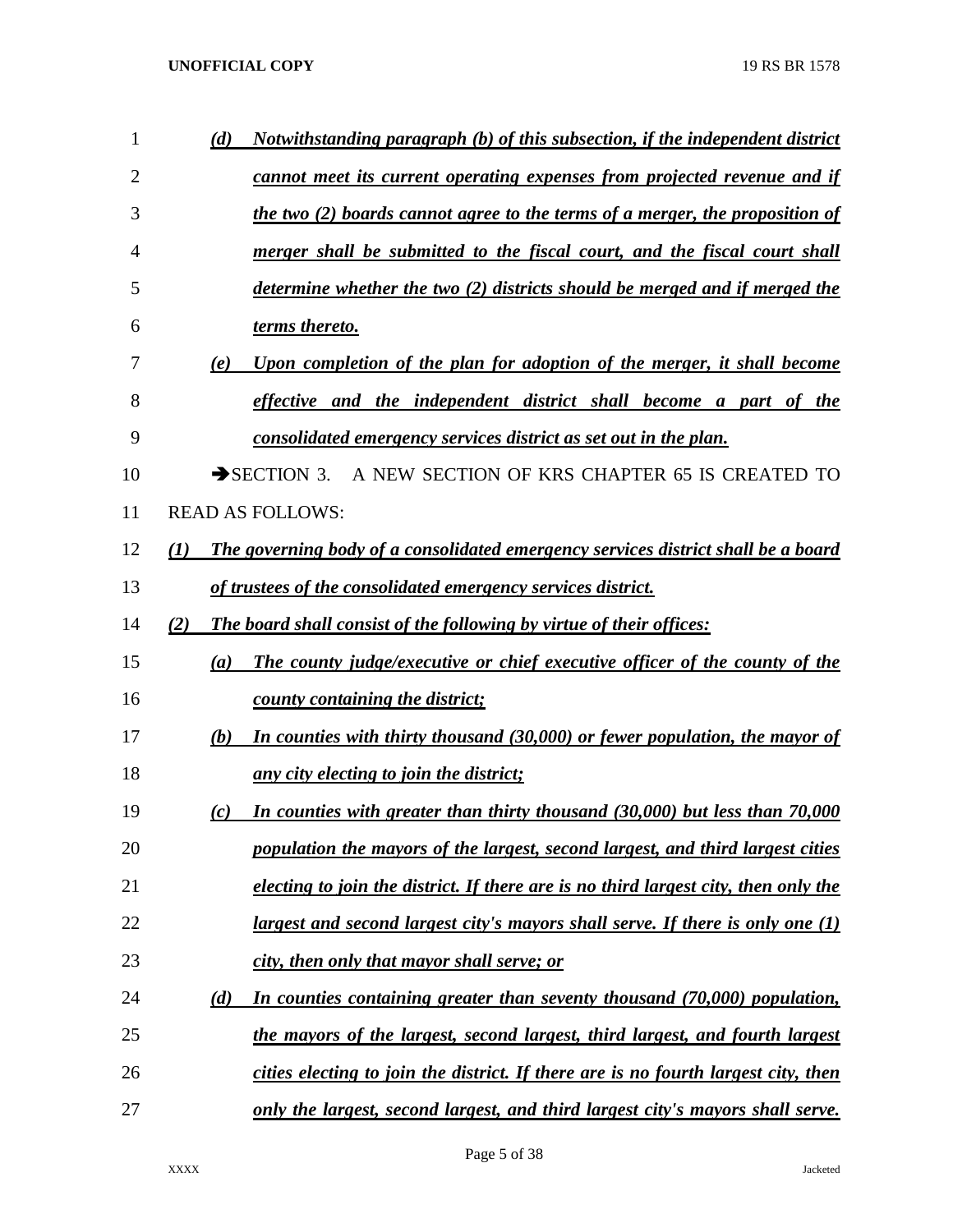| 1  |                             | If there are is no third largest city, then only the largest and second largest         |
|----|-----------------------------|-----------------------------------------------------------------------------------------|
| 2  |                             | city's mayors shall serve. If there is only one $(1)$ city, then only that mayor        |
| 3  |                             | shall serve;                                                                            |
| 4  | (3)<br>(a)                  | The number of elected board members shall be sufficient to provide an odd               |
| 5  |                             | number of total trustees and be a number sufficient to provide at least a one           |
| 6  |                             | $(1)$ member majority larger than the trustees serving as trustees by virtue of         |
| 7  |                             | their offices.                                                                          |
| 8  | (b)                         | <b>Elected trustees shall be:</b>                                                       |
| 9  |                             | At least twenty-four (24) years of age at the time of election;<br>1.                   |
| 10 |                             | 2.<br>A citizen of the Commonwealth;                                                    |
| 11 |                             | A resident of the Commonwealth for at least two (2) years preceding<br>3.               |
| 12 |                             | election; and                                                                           |
| 13 |                             | A resident of both the county containing the district and the trustee<br>4.             |
| 14 |                             | district in which the person is seeking election.                                       |
| 15 | (c)                         | Elected trustees shall continue to reside in the county and district that they          |
| 16 |                             | <u>represent through their complete terms of office.</u>                                |
| 17 | (d)                         | The terms of trustees holding positions by virtue of their offices shall be the         |
| 18 |                             | same as their terms of their elected offices.                                           |
| 19 | (e)                         | The terms of elected trustees shall be four (4) years, except that initially the        |
| 20 |                             | trustees representing odd-numbered trustee districts shall be elected for two           |
| 21 |                             | (2) year terms. Subsequent terms shall all be for four (4) years. Any                   |
| 22 |                             | vacancies shall be filled pursuant to Section 152 of the Constitution of                |
| 23 |                             | <u>Kentucky.</u>                                                                        |
| 24 | (f)                         | <b>Elected trustees shall be elected in nonpartisan elections pursuant to the</b>       |
| 25 |                             | <u>regular election laws of the Commonwealth.</u>                                       |
| 26 | $\left( \mathbf{g} \right)$ | For elected trustees, nominating petitions shall:                                       |
| 27 |                             | <b>Be filed with the clerk of that county for candidates to serve as trustee;</b><br>1. |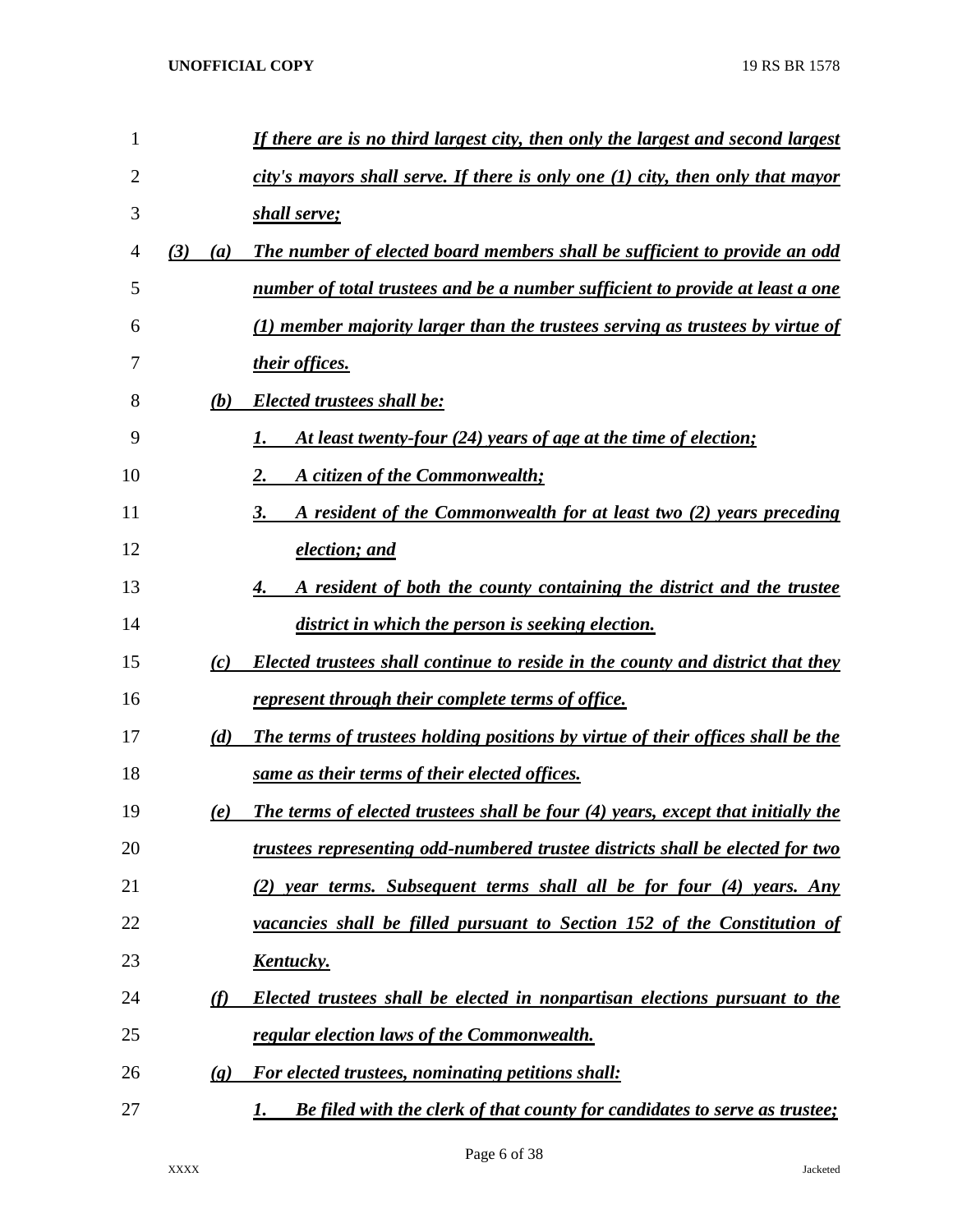| 1              |                   | Be filed by the last date prescribed by the election law generally for<br>2.        |
|----------------|-------------------|-------------------------------------------------------------------------------------|
| $\overline{2}$ |                   | filing certificates of nomination prior to a regular election;                      |
| 3              |                   | 3.<br>Be filed no later than 4 p.m. local time at the place of filing when filed    |
| 4              |                   | <u>on the last date on which such papers are permitted to be filed;</u>             |
| 5              |                   | <b>Be subscribed by twenty-five (25) or more qualified voters who are</b><br>4.     |
| 6              |                   | residents of the territory to be encompassed by the district. Resident              |
| 7              |                   | qualified voters may join in nominating by petition more than one $(1)$             |
| 8              |                   | candidate; and                                                                      |
| 9              |                   | 5.<br>State the residence or post office address of each candidate, that he or      |
| 10             |                   | she is legally qualified to hold the office, and that the subscribers               |
| 11             |                   | desire, and are legally qualified, to vote for the candidate.                       |
| 12             | (h)               | The county clerk receiving nominating petitions shall certify the                   |
| 13             |                   | nomination and election of members of board.                                        |
| 14             | (i)               | Unless previously removed for cause in the last four (4) years, an elected          |
| 15             |                   | <i>trustee may seek reelection to the board.</i>                                    |
| 16             | (i)               | If no one is nominated for, or elected and qualified to, an open seat on the        |
| 17             |                   | board, the Governor shall promptly fill the vacancy by appointment of a             |
| 18             |                   | qualified person who shall serve for the same period as if otherwise elected.       |
| 19             | $\left( k\right)$ | Any elected trustee, in case of misconduct, incapacity, or willful<br>1.            |
| 20             |                   | neglect in the performance of his or her duties of office, may be                   |
| 21             |                   | <u>removed from the board by a unanimous vote of the members of the</u>             |
| 22             |                   | board exclusive of any member to be removed, who shall not vote in                  |
| 23             |                   | the deliberation of his or her removal.                                             |
| 24             |                   | A trustee shall not be removed without having been given the right to<br><u>2.</u>  |
| 25             |                   | <u>a full public hearing.</u>                                                       |
| 26             |                   | The trustee, if removed, shall have the right to appeal to the Circuit<br><u>3.</u> |
| 27             |                   | Court of the county, and the appeal shall be on the record.                         |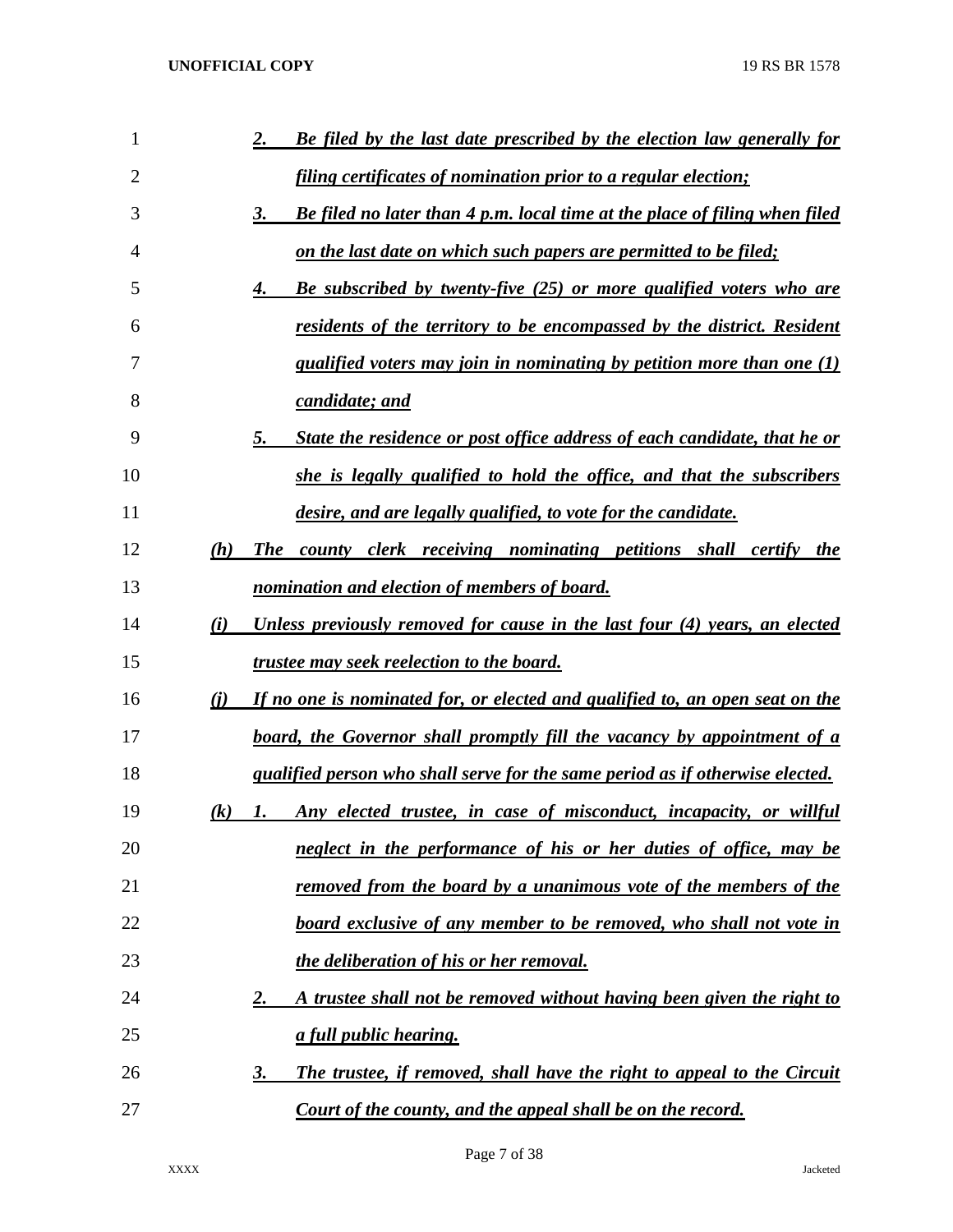| 1              | A trustee removed in accordance with this paragraph shall not be<br>4.                               |
|----------------|------------------------------------------------------------------------------------------------------|
| $\overline{2}$ | eligible to fill the seat vacated before the expiration of the term to                               |
| 3              | which originally elected under paragraph (j) of this subsection.                                     |
| 4              | 5.<br>A vacancy that occurs as a result of removal under this subsection                             |
| 5              | shall be filled pursuant to Section 152 of the Constitution of Kentucky.                             |
| 6              | <b>Reapportionment of elected trustee districts shall conform to the provisions</b><br>$\mathcal{U}$ |
| 7              | of KRS 67.045.                                                                                       |
| 8              | $\rightarrow$ SECTION 4.<br>A NEW SECTION OF KRS CHAPTER 65 IS CREATED TO                            |
| 9              | <b>READ AS FOLLOWS:</b>                                                                              |
| 10             | The board, at the first meeting of each fiscal year, shall elect a president, secretary, and         |
| 11             | treasurer. The offices of secretary and treasurer may be held by the same person.                    |
| 12             | $\rightarrow$ SECTION 5.<br>A NEW SECTION OF KRS CHAPTER 65 IS CREATED TO                            |
| 13             | <b>READ AS FOLLOWS:</b>                                                                              |
| 14             | <b>Each trustee who is a member by virtue of their office held shall receive an</b><br>(1)           |
| 15             | amount not to exceed one hundred dollars (\$100) for each day or part of the day                     |
| 16             | spent in the performance of his or her official duties, including time spent in                      |
| 17             | necessary travel, and in addition, shall be reimbursed for all proper traveling and                  |
| 18             | incidental expenses incurred in connection with those duties.                                        |
| 19             | Compensation of elected trustees shall be made pursuant to the provisions of<br>(2)                  |
| 20             | <b>KRS 64.527.</b>                                                                                   |
| 21             | SECTION 6. A NEW SECTION OF KRS CHAPTER 65 IS CREATED TO                                             |
| 22             | <b>READ AS FOLLOWS:</b>                                                                              |
| 23             | A quorum of the board shall consist of a majority of its members.                                    |
| 24             | SECTION 7. A NEW SECTION OF KRS CHAPTER 65 IS CREATED TO                                             |
| 25             | <b>READ AS FOLLOWS:</b>                                                                              |
| 26             | The county judge/executive or chief executive officer of the county establishing<br>(1)              |
| 27             | the consolidated emergency services district shall appoint an advisory committee                     |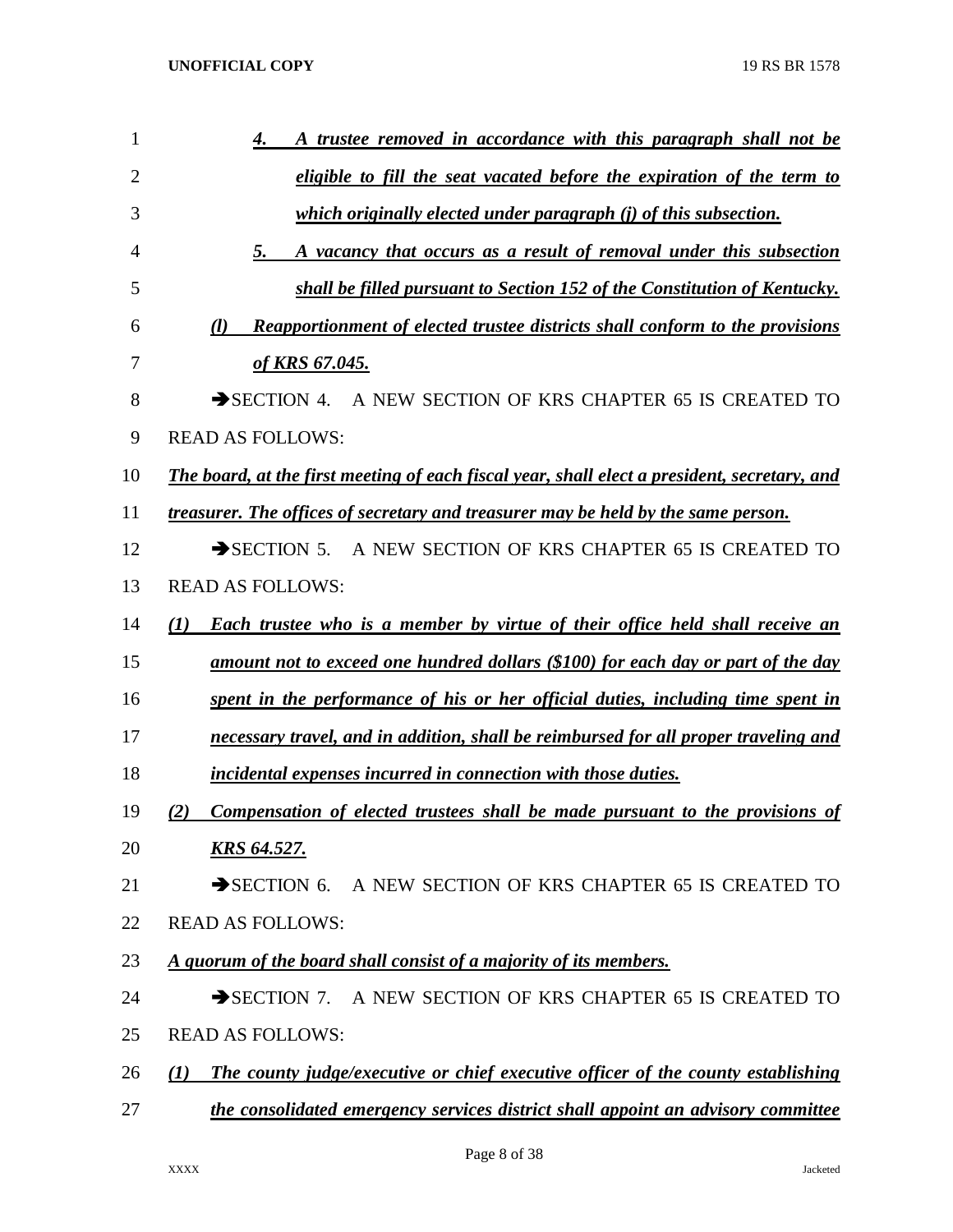| $\mathbf{1}$ | to the board. The committee shall consist of at least three (3) and no more than                         |
|--------------|----------------------------------------------------------------------------------------------------------|
| 2            | six (6) persons familiar with the provision of emergency services in the county.                         |
| 3            | The board shall have at least one $(1)$ member who is a regular firefighter, EMT,                        |
| 4            | paramedic, or rescue squad member, and at least one (1) volunteer firefighter,                           |
| 5            | <b>EMT, paramedic, or rescue squad member. Committee members shall be</b>                                |
| 6            | <i>reimbursed actual expenses.</i>                                                                       |
| 7            | The committee shall serve as a repository of technical and historical information.<br>(2)                |
| 8            | It shall advise the board on issues relating to the provision of emergency services                      |
| 9            | and provide such support and advice as the board may request of it.                                      |
| 10           | A NEW SECTION OF KRS CHAPTER 65 IS CREATED TO<br>$\rightarrow$ SECTION 8.                                |
| 11           | <b>READ AS FOLLOWS:</b>                                                                                  |
| 12           | The board shall oversee the provision of emergency services to inhabitants of the<br>(1)                 |
| 13           | district and may:                                                                                        |
| 14           | Purchase vehicles and all other necessary equipment and employ trained<br>(a)                            |
| 15           | <i>personnel who meet all federal and state requirements;</i>                                            |
| 16           | Adopt rules and regulations necessary to effectively and efficiently provide<br>(b)                      |
| 17           | <u>emergency services for the district;</u>                                                              |
| 18           | <b>Employ an executive director;</b><br>(c)                                                              |
| 19           | (d)<br><b>Employ persons to administer the daily operations of the emergency</b>                         |
| 20           | services;                                                                                                |
| 21           | Compensate employees of the district at a rate determined by the board;<br>(e)                           |
| 22           | (f)<br>Apply for and receive available funds from the state and federal                                  |
| 23           | governments for the purpose of maintaining or improving the emergency                                    |
| 24           | services of the district; and                                                                            |
| 25           | Acquire by bequest, gift, grant, or purchase any real or personal property<br>$\left( \mathbf{g}\right)$ |
| 26           | necessary to provide emergency services.                                                                 |
| 27           | The board of directors shall comply with the provisions of KRS 65A.010 to<br>(2)                         |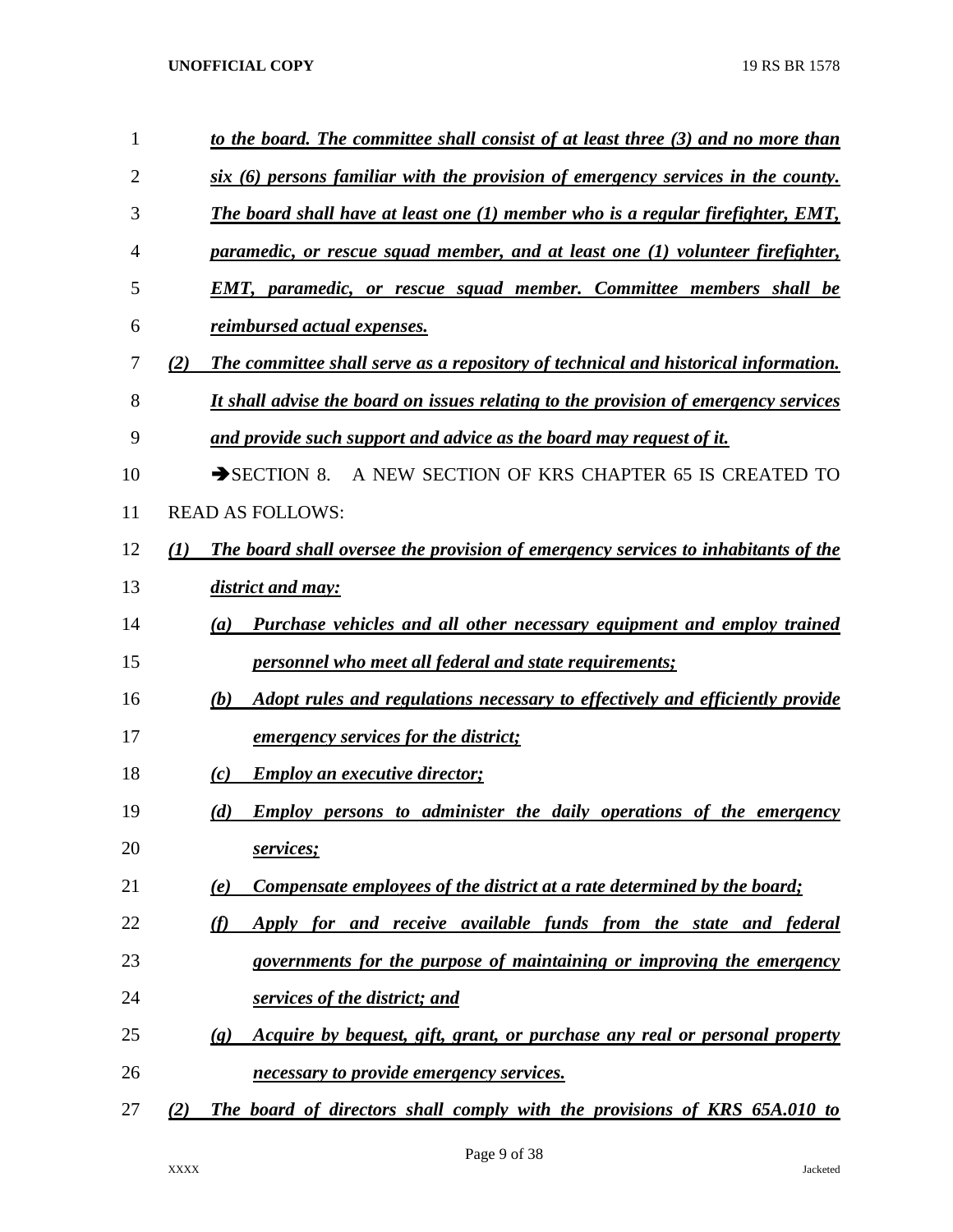| 1              | 65A.090.                                                                                           |
|----------------|----------------------------------------------------------------------------------------------------|
| $\overline{2}$ | $\rightarrow$ SECTION 9.<br>A NEW SECTION OF KRS CHAPTER 65 IS CREATED TO                          |
| 3              | <b>READ AS FOLLOWS:</b>                                                                            |
| $\overline{4}$ | Upon the creation of a consolidated emergency services district as provided in<br>$\mathcal{L}(I)$ |
| 5              | Sections 1 to 14 of this Act the trustees of a district are authorized to establish                |
| 6              | and operate a consolidated emergency services district and to levy a tax upon the                  |
| 7              | property in the district.                                                                          |
| 8              | (2)<br>A consolidated emergency services district may levy a tax upon the property in the          |
| 9              | district not to exceed twenty cents $(\$0.20)$ per one hundred dollars $(\$100)$ of                |
| 10             | valuation as assessed for county taxes, for the purpose of defraying the expenses                  |
| 11             | of the establishment, maintenance, and operation of the district. The tax rate set                 |
| 12             | in this subsection shall be subject to the provisions of KRS 132.023.                              |
| 13             | (3)<br>The county clerk shall add the levy to the tax bills of the affected property owners.       |
| 14             | The tax shall be collected and distributed by the sheriff to the district in the same<br>(4)       |
| 15             | manner as the other taxes on the bill and unpaid fees or charges shall bear the                    |
| 16             | same penalty as general state and county taxes. This shall be a lien on the                        |
| 17             | property against which it is levied from the time of the levy. The board, in                       |
| 18             | consultation with the sheriff shall set a collection fee for the sheriff to retain an              |
| 19             | amount not to exceed four and one-fourth percent (4.25%) of the levy collected.                    |
| 20             | In the event the district determines that the public interest requires the<br>(5)                  |
| 21             | establishment of one (1) or more public service programs and that existing                         |
| 22             | <u>revenues are inadequate to reasonably provide for such programs, the district</u>               |
| 23             | may by resolution determine that one (1) or more questions for the establishment                   |
| 24             | of any such public service program shall be submitted to the electorate of the                     |
| 25             | county. The resolution shall designate with specificity each public service                        |
| 26             | program to be submitted, together with the proposed source of funding therefor,                    |
| 27             | which shall be either an ad valorem tax levy of a certain maximum number of                        |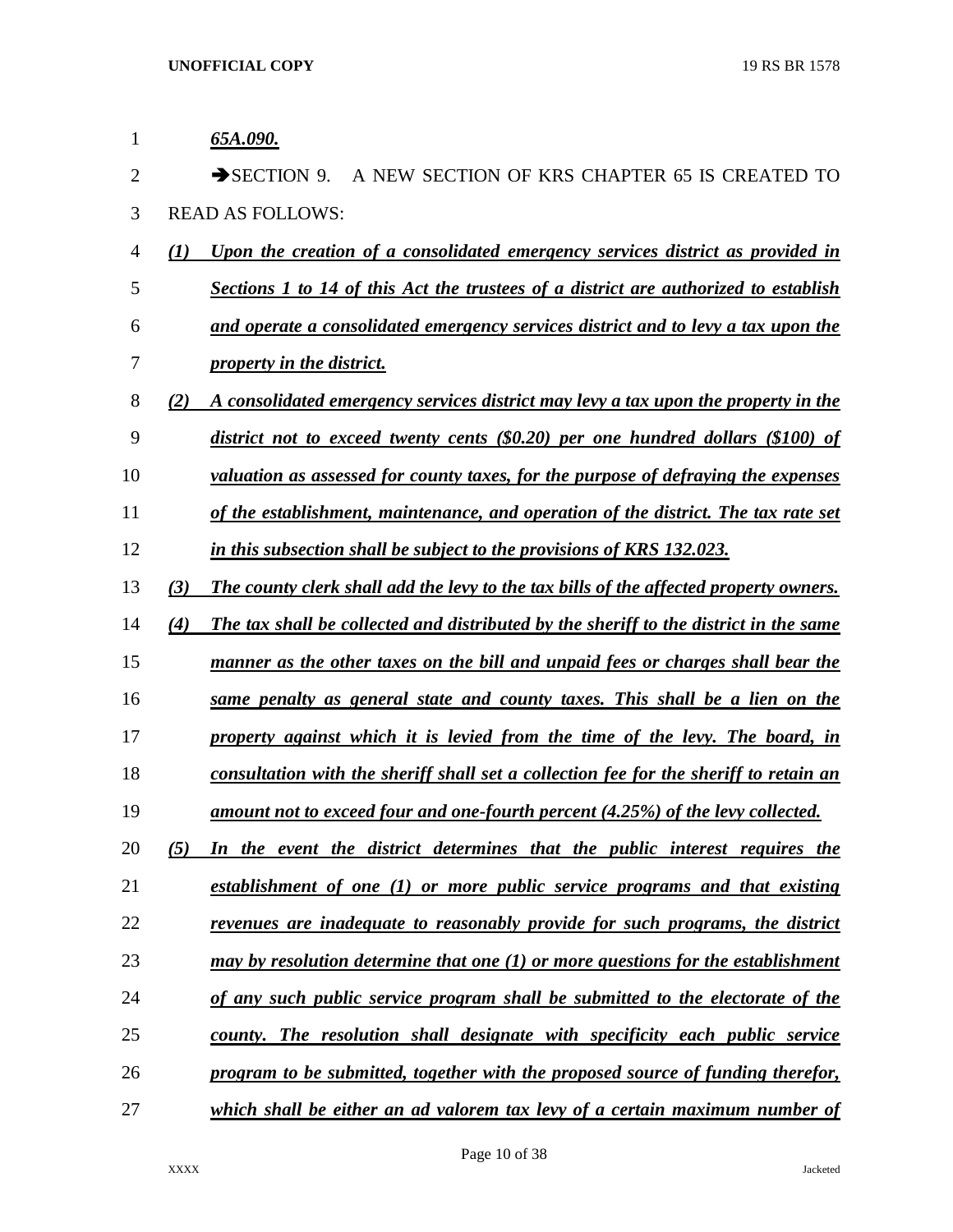| 1              | cents per each one hundred dollars (\$100) of assessed valuation subject to                  |
|----------------|----------------------------------------------------------------------------------------------|
| $\overline{2}$ | constitutional limits, or an occupational license tax subject to the limitations of          |
| 3              | KRS 68.520 to 68.550.                                                                        |
| $\overline{4}$ | (6)<br>The district shall, following adoption of the resolution identified in subsection (5) |
| 5              | of this section, cause to be prepared a question for submission to the voters of the         |
| 6              | county at an election held pursuant to notice as prescribed in KRS 424.130. The              |
| 7              | election shall be held in conjunction with a regularly scheduled November                    |
| 8              | election, as provided by law. The question as it will appear on the ballot shall be          |
| 9              | filed with the county clerk not later than the second Tuesday in August preceding            |
| 10             | the regular election. The question shall be so framed that any voter who wishes to           |
| 11             | vote for the public service program or any individual public service program if              |
| 12             | there be more than one (1), may signify his or her approval by voting "Yes," and             |
| 13             | any voter who wishes to vote against the public service program or any individual            |
| 14             | <i>public service program so submitted may do so by voting "No."</i>                         |
| 15             | A NEW SECTION OF KRS CHAPTER 65 IS CREATED TO<br>$\rightarrow$ SECTION 10.                   |
| 16             | <b>READ AS FOLLOWS:</b>                                                                      |
| 17             | The board may impose and collect a license fee or tax upon insurance companies for           |
| 18             | the privilege of engaging in the business of insurance within the boundaries of the          |
| 19             | district, pursuant to the provisions of KRS 91A.080, for the purpose of defraying the        |
| 20             | expenses of the establishment, maintenance, and operation of the district. This shall be     |
| 21             | done by the passage of a resolution of the board.                                            |
| 22             | A NEW SECTION OF KRS CHAPTER 65 IS CREATED TO<br>$\rightarrow$ SECTION 11.                   |
| 23             | <b>READ AS FOLLOWS:</b>                                                                      |
| 24             | The board in any county having a population of thirty thousand (30,000) or more<br>(1)       |
| 25             | may by resolution impose license fees on franchises, provide for licensing any               |
| 26             | business, trade, occupation, or profession, and the using, holding, or exhibiting            |
| 27             | of any animal, article, or other thing, for the purpose of defraying the expenses of         |

Page 11 of 38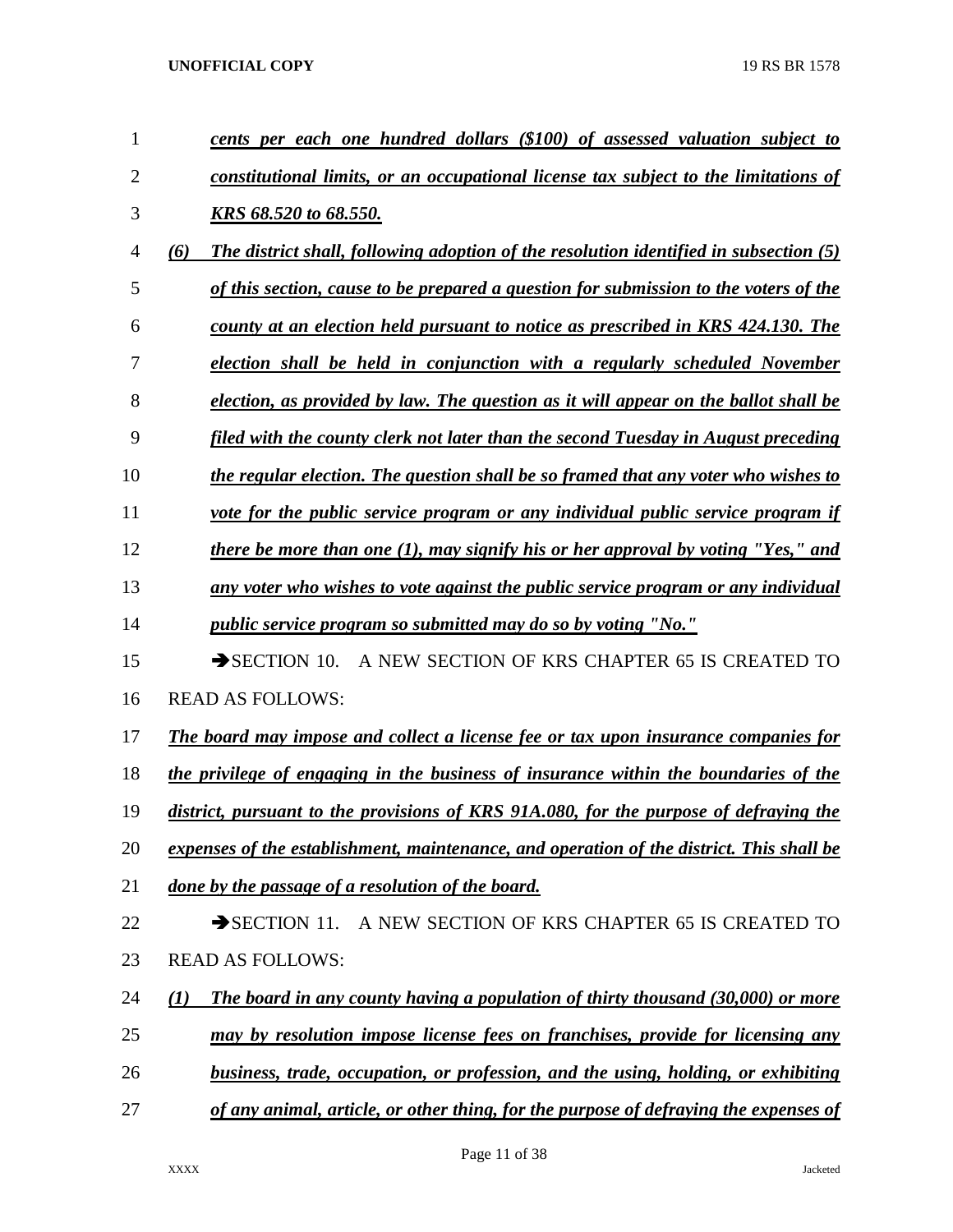| the establishment, maintenance, and operation of the district.                               |
|----------------------------------------------------------------------------------------------|
| License fees on business, trade, occupation, or profession pursuant to the<br>(2)            |
| provisions of KRS 68.197.                                                                    |
| (3)<br>The board in any county having a population of three hundred thousand                 |
| (300,000) or more may by resolution impose license fees on franchises, provide               |
| for licensing any business, trade, occupation, or profession, and the using,                 |
| holding, or exhibiting of any animal, article, or other thing for the purpose of             |
| defraying the expenses of the establishment, maintenance, and operation of the               |
| district.                                                                                    |
| License fees on business, trade, occupation, or profession shall be imposed<br>(4)           |
| pursuant to the provisions of KRS 68.180.                                                    |
| A NEW SECTION OF KRS CHAPTER 65 IS CREATED TO<br>$\rightarrow$ SECTION 12.                   |
| <b>READ AS FOLLOWS:</b>                                                                      |
| The consolidated emergency services board of trustees, upon the assumption of office,        |
| shall assume all the duties, responsibilities, and liabilities of all previous entities that |
| have been dissolved and merged into the district. The territories of former districts,       |
| cities, and unincorporated territory shall become special taxing districts until their       |
| indebtedness has been relieved.                                                              |
| A NEW SECTION OF KRS CHAPTER 65 IS CREATED TO<br>$\rightarrow$ SECTION 13.                   |
| <b>READ AS FOLLOWS:</b>                                                                      |
| The executive director of the consolidated emergency services district, subject to           |
| directive and guidance from the board, shall be responsible for:                             |
| $\mathcal{L}(I)$<br><b>The hiring and discipline of all staff;</b>                           |
| (2)<br>The creation of administrative, personnel, and operational policies, subject to the   |
| relevant federal and state administrative regulations and directives from the                |
| board; and                                                                                   |
| The preparation of plans for the distribution of personnel, apparatus, and<br>(3)            |
|                                                                                              |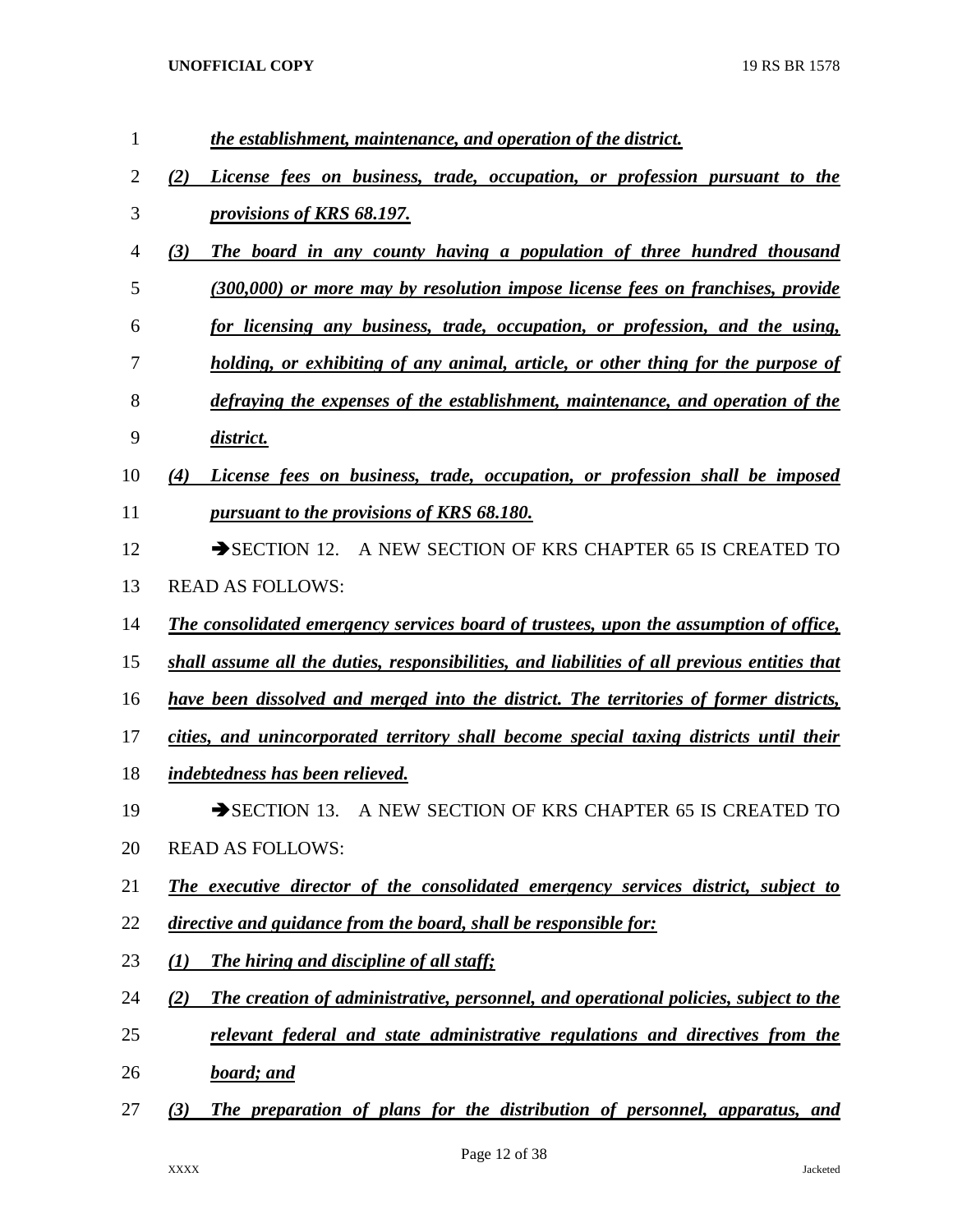| 1              | equipment for the board's approval to provide for the optimal provision of                       |  |  |
|----------------|--------------------------------------------------------------------------------------------------|--|--|
| $\overline{2}$ | emergency services within the district.                                                          |  |  |
| 3              | $\rightarrow$ SECTION 14.<br>A NEW SECTION OF KRS CHAPTER 65 IS CREATED TO                       |  |  |
| $\overline{4}$ | <b>READ AS FOLLOWS:</b>                                                                          |  |  |
| 5              | <u>If a majority of the entities that merged into a consolidated emergency services district</u> |  |  |
| 6              | <u>were participants in the County Employees Retirement System, then the board shall</u>         |  |  |
| 7              | apply to become a participant in the County Employees Retirement System. If a                    |  |  |
| $8\,$          | majority of members were not participants in the County Employees Retirement                     |  |  |
| 9              | System, then the board may apply for participation in the County Employees                       |  |  |
| 10             | <b>Retirement System.</b>                                                                        |  |  |
| 11             | Section 15. KRS 65.180 is amended to read as follows:                                            |  |  |
| 12             | As used in KRS 65.182 to 65.190, unless the context otherwise requires, the word "taxing         |  |  |
| 13             | district" shall mean, and the provisions of KRS 65.182 to 65.190 shall apply to, any             |  |  |
| 14             | special district authorized by statute to levy ad valorem taxes within the meaning of            |  |  |
| 15             | Section 157 of the Constitution of Kentucky or to levy ad valorem taxes under the                |  |  |
| 16             | provisions of KRS 68.602 and governed by the following statutes: KRS 65.182, Sections            |  |  |
| 17             | 1 to 14 of this Act, 75.010 to 75.260, 107.310 to 107.500, 108.080 to 108.180, 109.115 to        |  |  |
| 18             | 109.190, 173.450 to 173.650, 173.710 to 173.800, 179.700 to 179.990, 212.720 to                  |  |  |
| 19             | 212.760, 216.310 to 216.360, 266.010 to 266.990, and 268.010 to 268.990.                         |  |  |
| 20             | Section 16. KRS 68.180 is amended to read as follows:                                            |  |  |
| 21             | The fiscal court of each county or board of trustees of a consolidated emergency<br>(1)          |  |  |
| 22             | services district having a population of three hundred thousand (300,000) or more                |  |  |
| 23             | may by order or resolution impose license fees on franchises, provide for licensing              |  |  |
| 24             | any business, trade, occupation, or profession, and the using, holding, or exhibiting            |  |  |
| 25             | of any animal, article, or other thing.                                                          |  |  |
| 26             | (2)<br>License fees on such business, trade, occupation, or profession for revenue               |  |  |
| 27             | purposes, except those of the common schools, shall be imposed at a percentage                   |  |  |

Page 13 of 38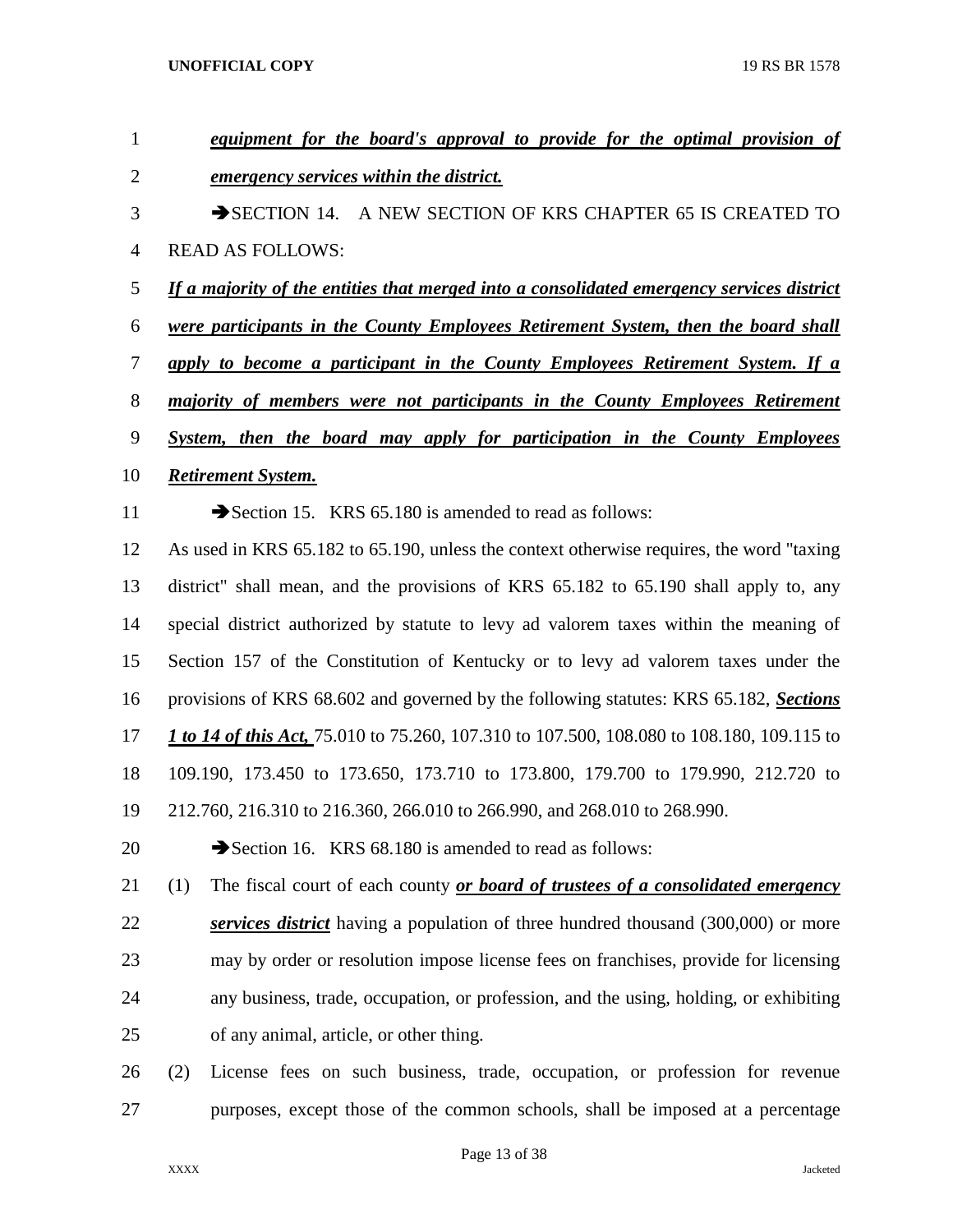| $\mathbf{1}$   |     |     | rate not to exceed one and one-fourth percent (1.25%) of:                     |
|----------------|-----|-----|-------------------------------------------------------------------------------|
| $\overline{2}$ |     | (a) | Salaries, wages, commissions, and other compensation earned by persons        |
| 3              |     |     | within the county for work done and services performed or rendered in the     |
| 4              |     |     | county; and                                                                   |
| 5              |     | (b) | The net profits of businesses, trades, professions, or occupations from       |
| 6              |     |     | activities conducted in the county.                                           |
| 7              | (3) | (a) | No public service company that pays an ad valorem tax shall be required to    |
| 8              |     |     | pay a license tax.                                                            |
| 9              |     | (b) | It is the intent of the General Assembly to continue the exemption from<br>1. |
| 10             |     |     | local license fees and occupational taxes that existed on January 1, 2006,    |
| 11             |     |     | for providers of multichannel video programming services or                   |
| 12             |     |     | communications services as defined in KRS 136.602 that were taxed             |
| 13             |     |     | under KRS 136.120 prior to January 1, 2006.                                   |
| 14             |     |     | 2.<br>To further this intent, no company providing multichannel video         |
| 15             |     |     | programming services or communications services as defined in KRS             |
| 16             |     |     | 136.602 shall be required to pay a license tax. If only a portion of an       |
| 17             |     |     | entity's business is providing multichannel video programming services        |
| 18             |     |     | or communications services, including products or services that are           |
| 19             |     |     | related to and provided in support of the multichannel video                  |
| 20             |     |     | programming services or communications services, this exclusion               |
| 21             |     |     | applies only to that portion of the business that provides multichannel       |
| 22             |     |     | video programming services or communications services, including              |
| 23             |     |     | products or services that are related to and provided in support of the       |
| 24             |     |     | multichannel video programming services or communications services            |
| 25             |     |     | or communications services.                                                   |
| 26             |     | (c) | No license tax shall be imposed upon or collected from any bank, trust        |
| 27             |     |     | company, combined bank and trust company, combined trust, banking and         |

Page 14 of 38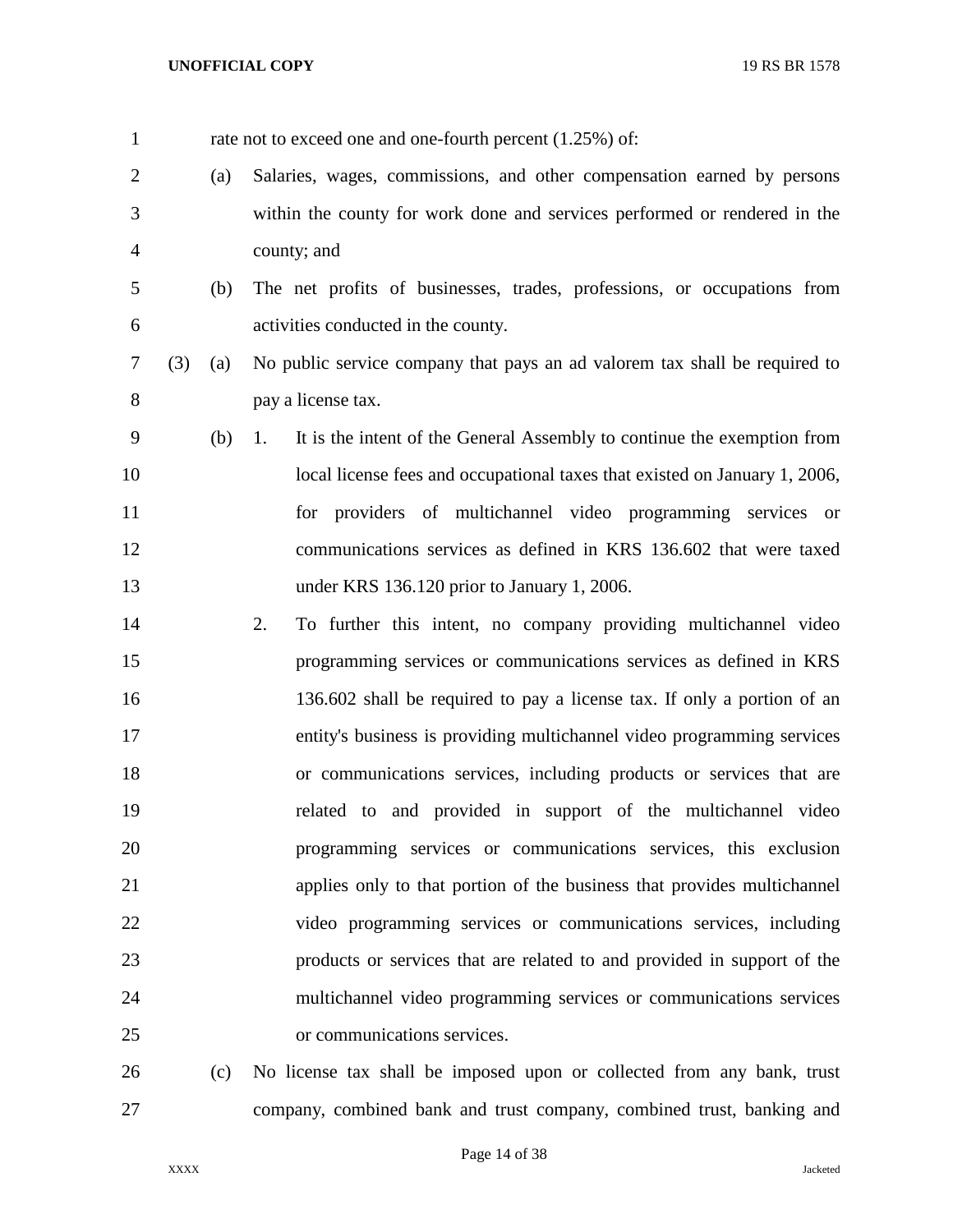- title business in this state, any savings and loan association, whether state or federally chartered.
- (d) No license tax shall be imposed upon income received by members of the Kentucky National Guard for active duty training, unit training assemblies, and annual field training.
- (e) No license tax shall be imposed upon income received by precinct workers for election training or work at election booths in state, county, and local primary, regular, or special elections.
- (f) No license tax shall be imposed upon any profits, earnings, or distributions of an investment fund which would qualify under KRS 154.20-250 to 154.20- 284 to the extent any profits, earnings, or distributions would not be taxable to an individual investor, or in other cases where the county is prohibited by law from imposing a license tax.
- (4) The provisions and limitations of subsection (2) of this section shall not apply to license fees imposed for regulatory purposes as to form and amount, or to the 16 license fees authorized by KRS 160.482 to 160.488.
- (5) Pursuant to this section, no fiscal court shall regulate any aspect of the manner in which any duly ordained, commissioned, or denominationally licensed minister of religion may perform his or her duties and activities as a minister of religion. Duly ordained, commissioned, or denominationally licensed ministers of religion shall be subject to the same license fees imposed on others in the county on salaries, wages, commissions, and other compensation earned for work done and services performed or rendered.
- 24 Section 17. KRS 68.197 is amended to read as follows:
- (1) The fiscal court of each county *or board of trustees of a consolidated emergency services district* having a population of thirty thousand (30,000) or more may by ordinance *or in the case of a consolidated emergency services district* impose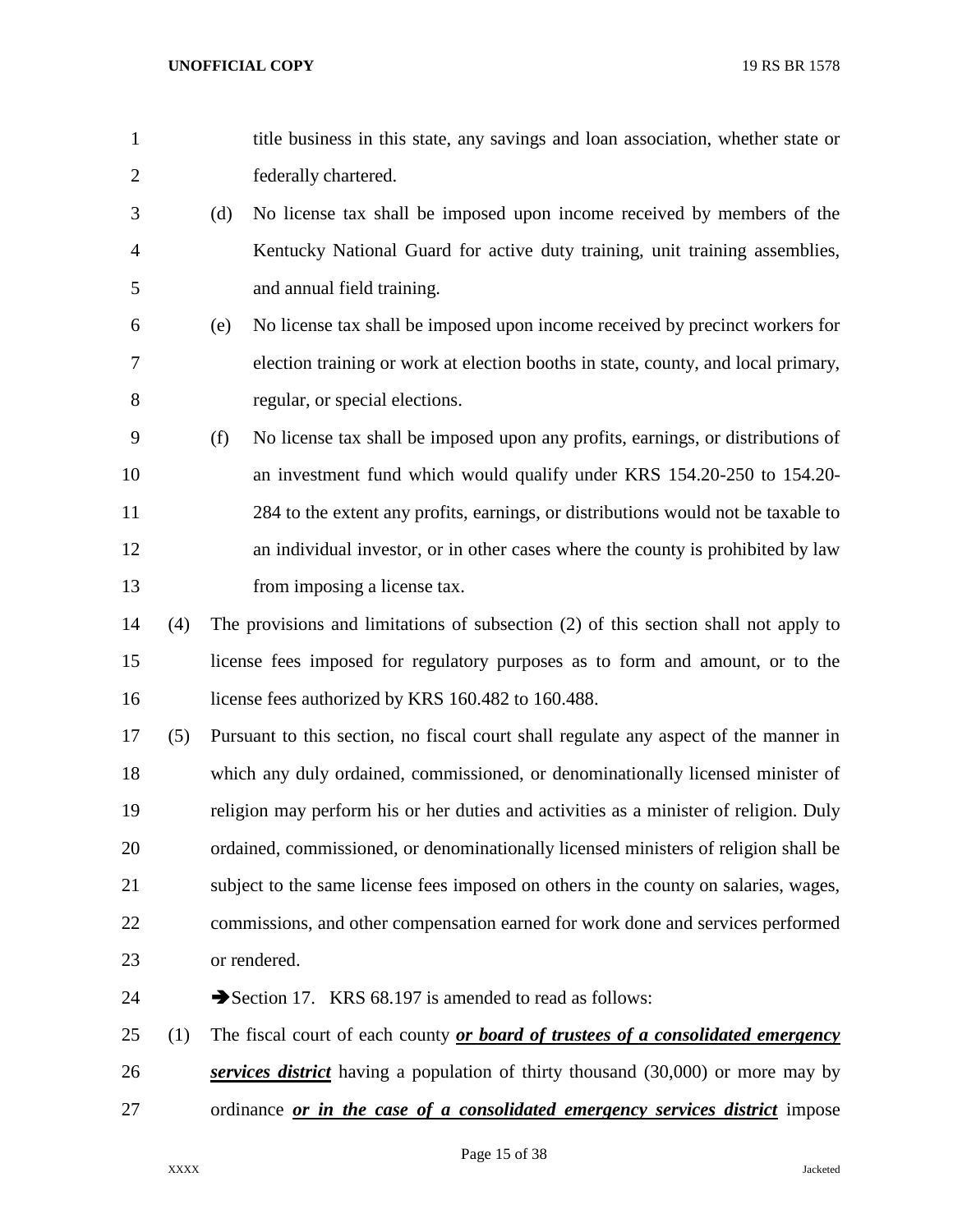- license fees on franchises, provide for licensing any business, trade, occupation, or profession, and the using, holding, or exhibiting of any animal, article, or other thing.
- (2) License fees on business, trade, occupation, or profession for revenue purposes, except those of the common schools, may be imposed at a percentage rate not to exceed one percent (1%) of:
- (a) Salaries, wages, commissions, and other compensation earned by persons within the county for work done and services performed or rendered in the county;
- (b) The net profits of self-employed individuals, partnerships, professional associations, or joint ventures resulting from trades, professions, occupations, businesses, or activities conducted in the county; and
- (c) The net profits of corporations resulting from trades, professions, occupations, businesses, or activities conducted in the county.
- (3) In order to reduce administrative costs and minimize paperwork for employers, employees, and businesses, the fiscal court *or board* may provide:
- (a) For an annual fixed amount license fee which a person may elect to pay in lieu of reporting and paying the percentage rate as provided in this subsection on salaries, wages, commissions, and other compensation earned within the county for work done and services performed or rendered in the county; and
- (b) For an annual fixed amount license fee which an individual, partnership, professional association, joint venture, or corporation may elect to pay in lieu of reporting and paying the percentage rate as provided in this subsection on net profits of businesses, trades, professions, or occupations from activities conducted in the county.
- (4) (a) Licenses imposed for regulatory purposes are not subject to limitations as to form and amount.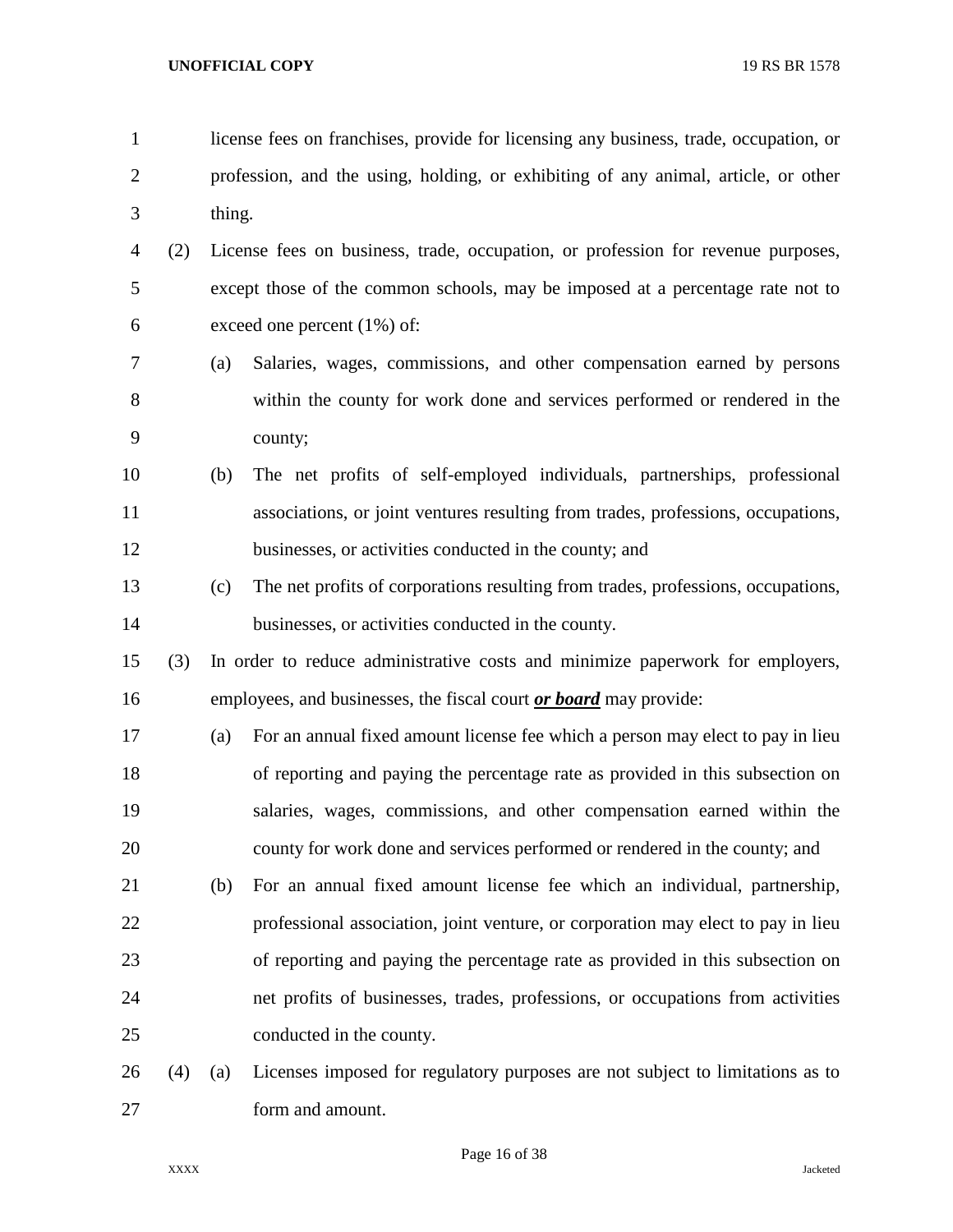- 
- (b) No public service company that pays an ad valorem tax is required to pay a license tax.
- (c) 1. It is the intent of the General Assembly to continue the exemption from local license fees and occupational taxes that existed on January 1, 2006, for providers of multichannel video programming services or communications services as defined in KRS 136.602 that were taxed under KRS 136.120 prior to the effective date of this section.
- 2. To further this intent, no company providing multichannel video programming services or communications services as defined in KRS 136.602 shall be required to pay a license tax. If only a portion of an entity's business is providing multichannel video programming services including products or services that are related to and provided in support of the multichannel video programming services or communications services, this exclusion applies only to that portion of the business that provides multichannel video programming services or communications services, including products or services that are related to and provided in support of the multichannel video programming services or communications services.

 (d) No license tax shall be imposed upon or collected from any insurance company except as provided in KRS 91A.080, bank, trust company, combined bank and trust company, combined trust, banking, and title business in this state, or any savings and loan association whether state or federally chartered, or in other cases where the county is prohibited by law from imposing a license fee.

 (5) No license fee shall be imposed or collected on income received by members of the Kentucky National Guard for active duty training, unit training assemblies, and annual field training, or on income received by precinct workers for election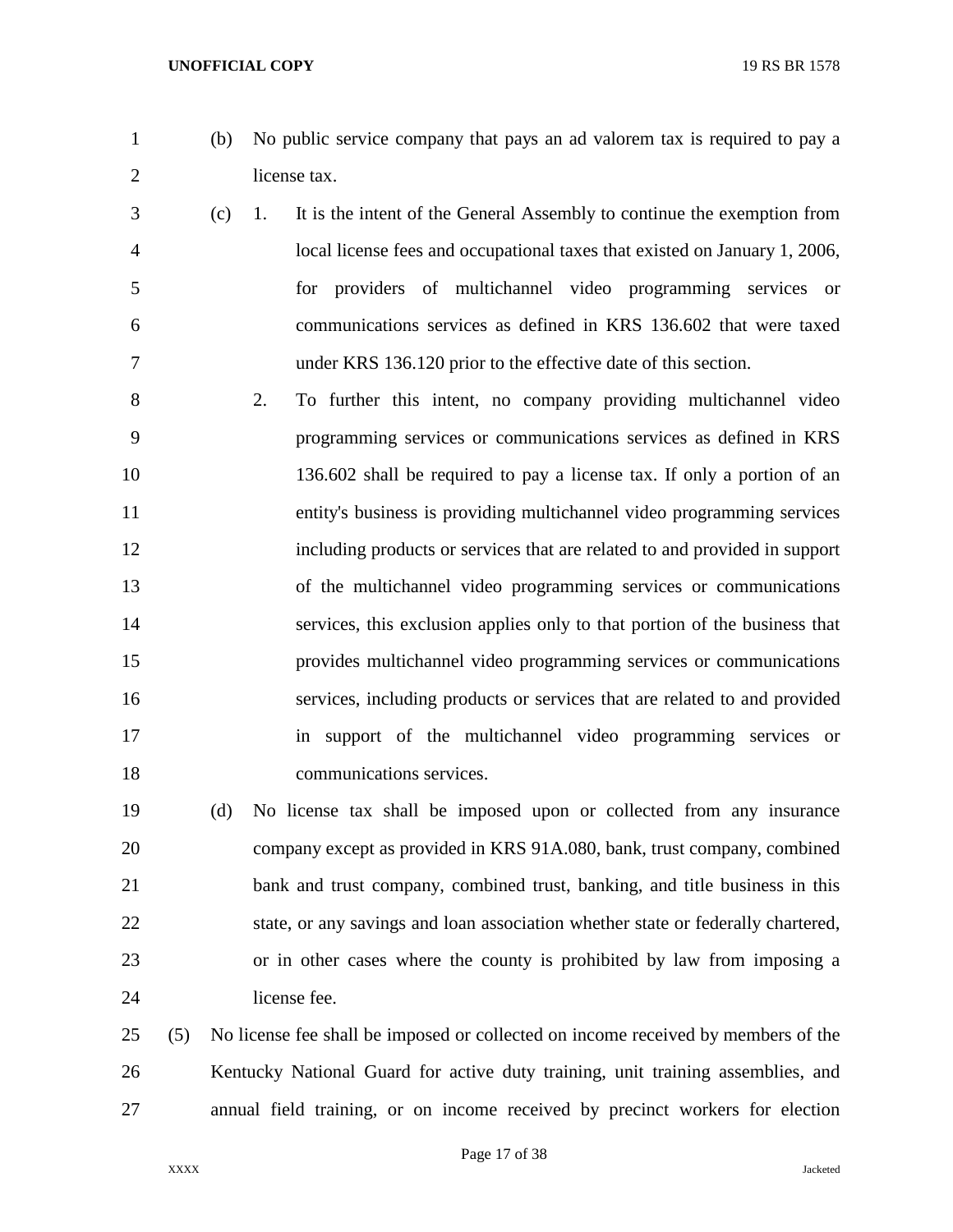| $\mathbf{1}$   |     | training or work at election booths in state, county, and local primary, regular, or      |
|----------------|-----|-------------------------------------------------------------------------------------------|
| $\overline{2}$ |     | special elections, or upon any profits, earnings, or distributions of an investment       |
| 3              |     | fund which would qualify under KRS 154.20-250 to 154.20-284 to the extent any             |
| 4              |     | profits, earnings, or distributions would not be taxable to an individual investor.       |
| 5              | (6) | Persons who pay a county license fee <i>or board-imposed license fee</i> pursuant to this |
| 6              |     | section and who also pay a license fee to a city contained in the county may, upon        |
| 7              |     | agreement between the county and the city, credit their city license fee against their    |
| 8              |     | county license fee. As used in this subsection, "city contained in the county" shall      |
| 9              |     | include a city that is in more than one (1) county.                                       |
| 10             | (7) | The provisions of subsection (6) of this section notwithstanding, effective with          |
| 11             |     | license fees imposed under the provisions of subsection (1) of this section on or         |
| 12             |     | after July 15, 1986, persons who pay a county license fee and a license fee to a city     |
| 13             |     | contained in the county shall be allowed to credit their city license fee against their   |
| 14             |     | county license fee. As used in this subsection, "city contained in the county" shall      |
| 15             |     | include a city that is in more than one (1) county.                                       |
| 16             | (8) | Notwithstanding any statute to the contrary, the provisions of subsection (7) of this     |
| 17             |     | section shall apply as follows from March 14, 2012, through July 15, 2014:                |
| 18             |     | Any set-off or credit of city license fees against county license fees that exists<br>(a) |
| 19             |     | between a city and county as of March 15, 2012, shall remain in effect as it is           |
| 20             |     | on March 15, 2012; and                                                                    |
| 21             |     | The provisions of subsection (7) of this section shall not apply to a city and<br>(b)     |
| 22             |     | county unless both the city and the county have both levied and are collecting            |
| 23             |     | license fees on March 15, 2012.                                                           |
| 24             | (9) | A county that enacted an occupational license fee under the authority of KRS              |
| 25             |     | 67.083 shall not be required to reduce its occupational tax rate when it is               |
| 26             |     | determined that the population of the county exceeds thirty thousand (30,000).            |
| 27             |     | (10) Notwithstanding any statute to the contrary:                                         |
|                |     |                                                                                           |

Page 18 of 38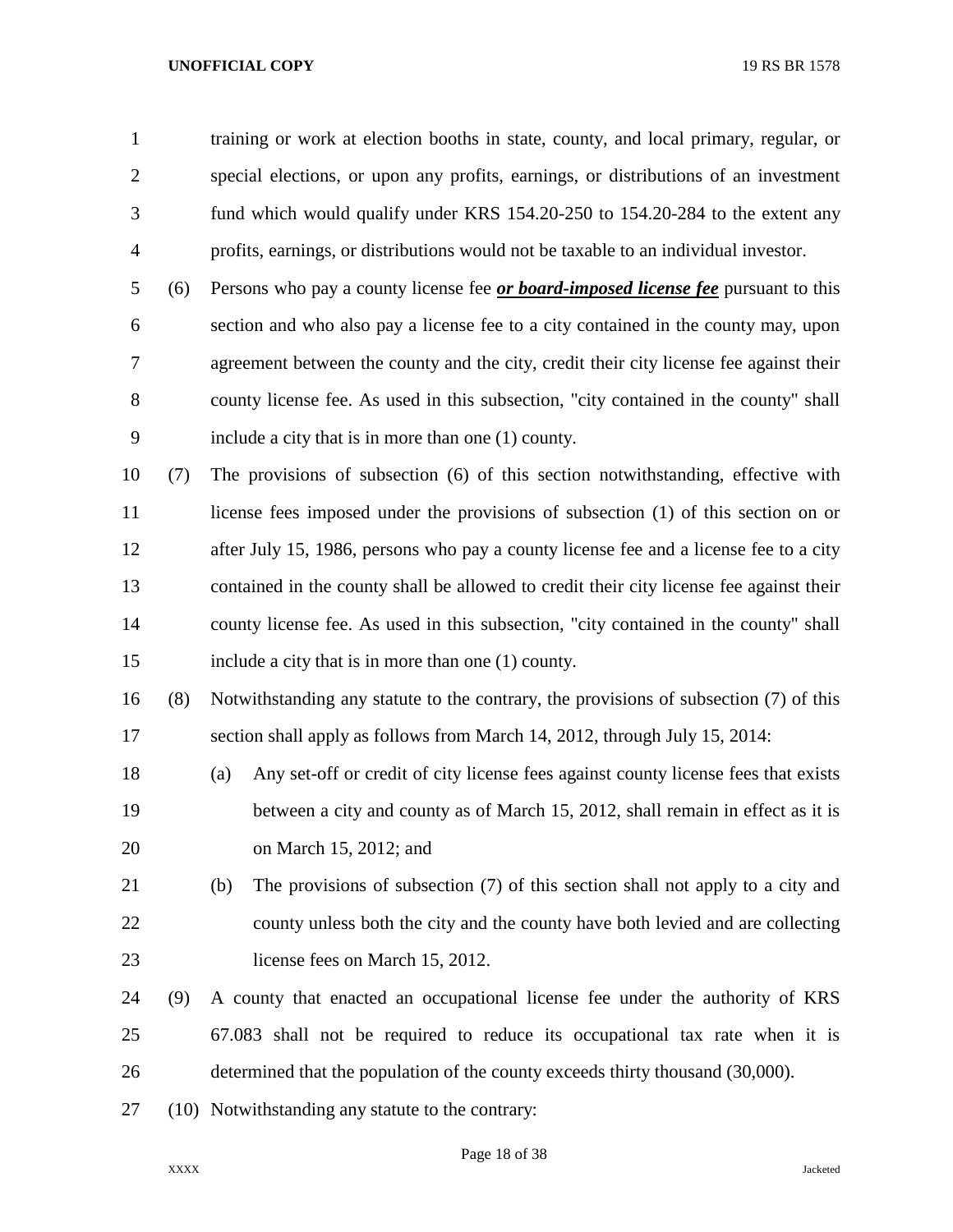(a) In those counties where a license fee has been authorized by a public question approved by the voters, there shall be no credit of a city license fee against a county license fee except by agreement between the county and the city in accordance with subsection (6) of this section;

- (b) Notwithstanding any provision of the KRS to the contrary, no taxpayer shall be refunded or credited for any overpayment of a license tax paid to any county to the extent the overpayment is attributable to or derives from this section as it existed at any time subsequent to July 15, 1986, and the taxpayer seeks a credit for a license tax paid to a city located within such county, if such refund claim or amended tax return claim was filed or perfected after November 18, 2004, except by agreement between the city and county in accordance with subsection (6) of this section;
- (c) In those counties where a license fee has been authorized by a public question approved by the voters, the percentage rate of the license fee in effect on January 1, 2005, and any maximum salary limit upon which the license fee is calculated shall remained unchanged for subsequent fiscal years. A percentage rate higher than the percentage rate in effect on January 1, 2005, or any change in the maximum salary limit upon which a license fee is calculated shall be prohibited unless approved by the voters at a public referendum. The percentage rate of a license fee in such counties shall at no time exceed one percent (1%). Any question to be placed before the voters as a result of this paragraph shall be placed on the ballot at a regular election or nominating primary.

24 (d) This subsection shall have retroactive application; and

 (e) If any provision of this subsection or the application thereof to any person or circumstance is held invalid, the invalidity shall not affect other provisions or application of this section that can be given effect without the invalid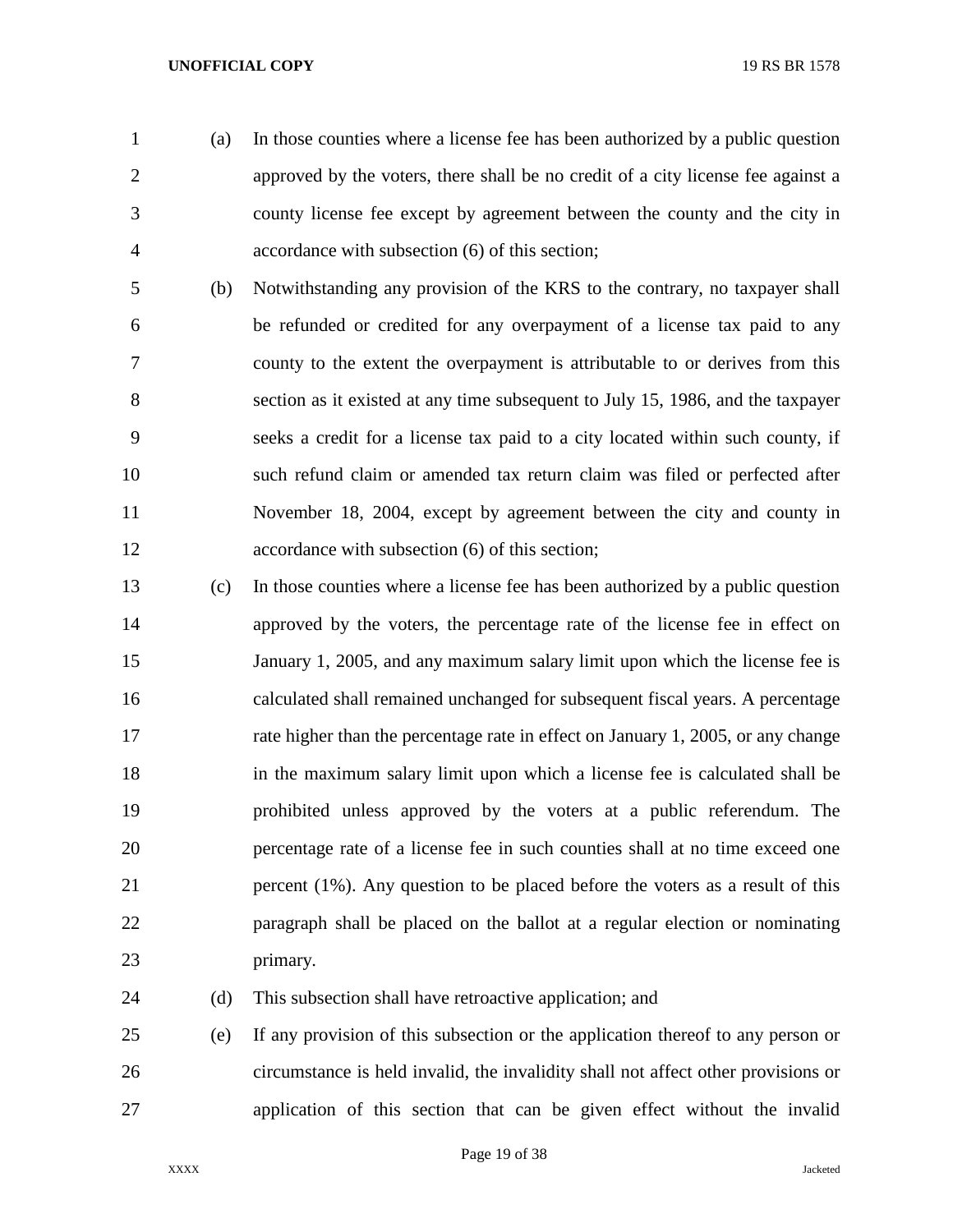provision or application, and to this end the provisions of this subsection are severable.

- (11) Pursuant to this section, no fiscal court shall regulate any aspect of the manner in which any duly ordained, commissioned, or denominationally licensed minister of religion may perform his or her duties and activities as a minister of religion. Duly ordained, commissioned, or denominationally licensed ministers of religion shall be subject to the same license fees imposed on others in the county on salaries, wages, commissions, and other compensation earned for work done and services performed or rendered.
- 

10 Section 18. KRS 78.530 is amended to read as follows:

- (1) (a) Each county and school board, as defined in KRS 78.510, will participate in the system by appropriate order authorizing such participation which has been entered and duly recorded in the records of the governing body of the county or school board. In cases where general purpose county government does not participate, but the sheriff and his employees or the county clerk and his employees do, the sheriff or the clerk shall retain the order in his office. The authority to issue and properly record such order of participation being hereby granted, permits such county to participate in the system. The effective date of such participation shall be fixed in the order.
- (b) Notwithstanding any statute to the contrary, after April 9, 2002, the systems shall deny the request for participation of any agency which does not have an irrevocable contract with the state Personnel Cabinet for health insurance coverage under KRS 18A.225 to 18A.229 for its active employees, except 24 that:
- 1. County governments entering the system between April 9, 2002, and July 1, 2003, under this section shall be excluded from this requirement; and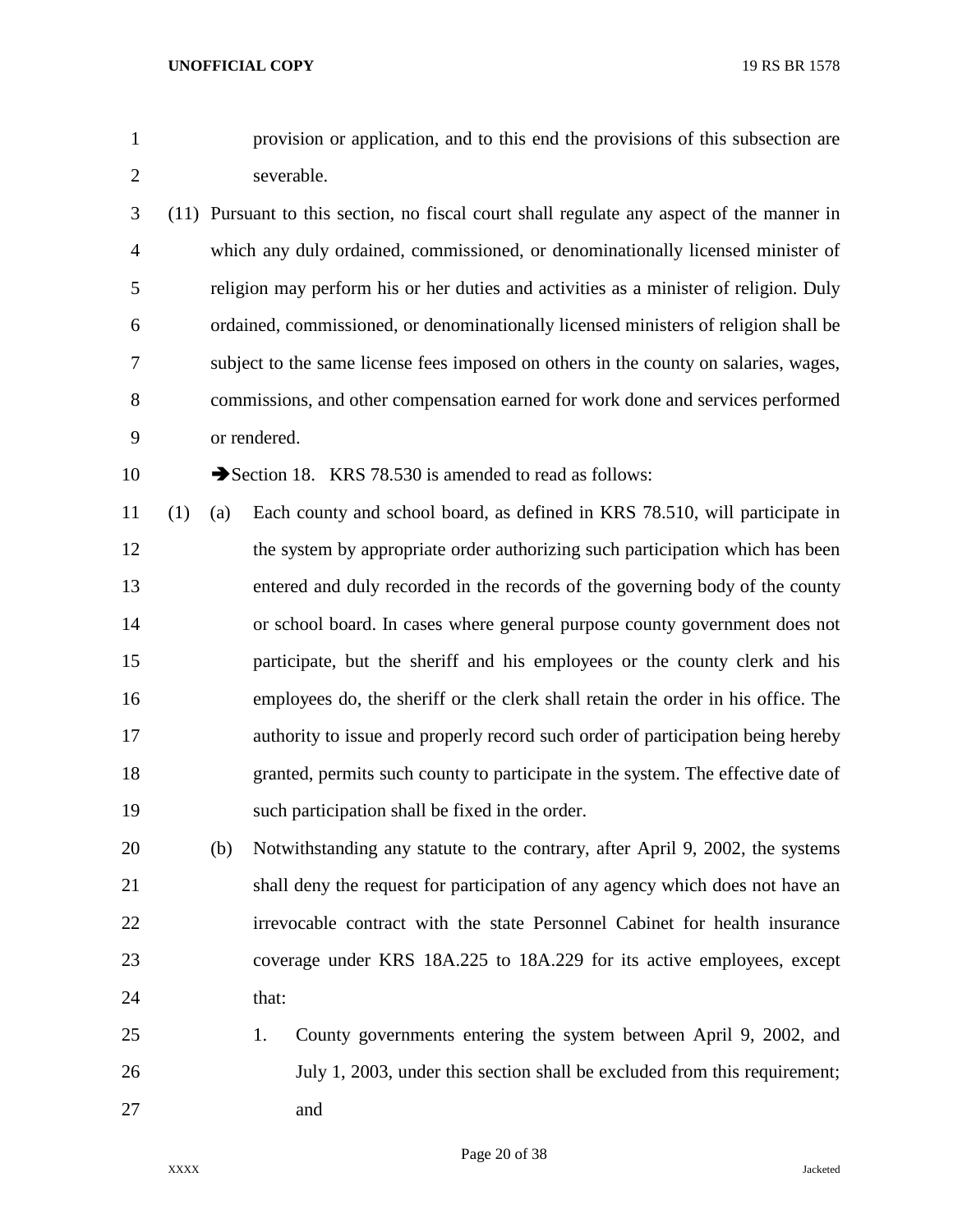- 2. Agencies entering the system on or after April 9, 2002, which were established by a merger or an interlocal agreement to provide public services shall be excluded from this requirement if *any*[all] agencies entering into the merger or interlocal agreement had an initial participation date with the system prior to April 9, 2002.
- 

 (2) Once a county or school board participates, it shall thereafter continue to participate, except as provided in KRS 78.535.

 (3) (a) Concurrent with the adoption of the appropriate resolution to participate in the system, a county may elect the alternate participation plan which will require the county to purchase on behalf of each employee electing coverage, at the 11 time the county elected to participate in the system as provided under KRS 78.540(2), current service credit for employment in regular full-time positions between July 1, 1958, and the participation date of the county. Cities which participate in the system pursuant to subsection (6) of this section, KRS 79.080, 90.400, 90.410, 95.520, 95.621, 95.761, 95.768, 95.852, or 96.180 shall be required to purchase on behalf of each employee electing coverage only as much service credit as the employee has accumulated in the city- administered plan, up to the participation date of the city. Accumulated service shall include service for which an employee received a refund pursuant to KRS 95.620 or 95.866, if such refund has been repaid. If the employee has not yet repaid the refund, he may make payment to the system 22 by any method acceptable to the system, and the requirement of five (5) years of continuous reemployment prior to repayment of refunds shall not apply. Upon the employee's repayment, the city shall purchase the associated service credit for the employee. Cost of such service credit over and above that which would be funded within the existing employer contribution rate shall be determined by the board's consulting actuary. The expense of such actuarial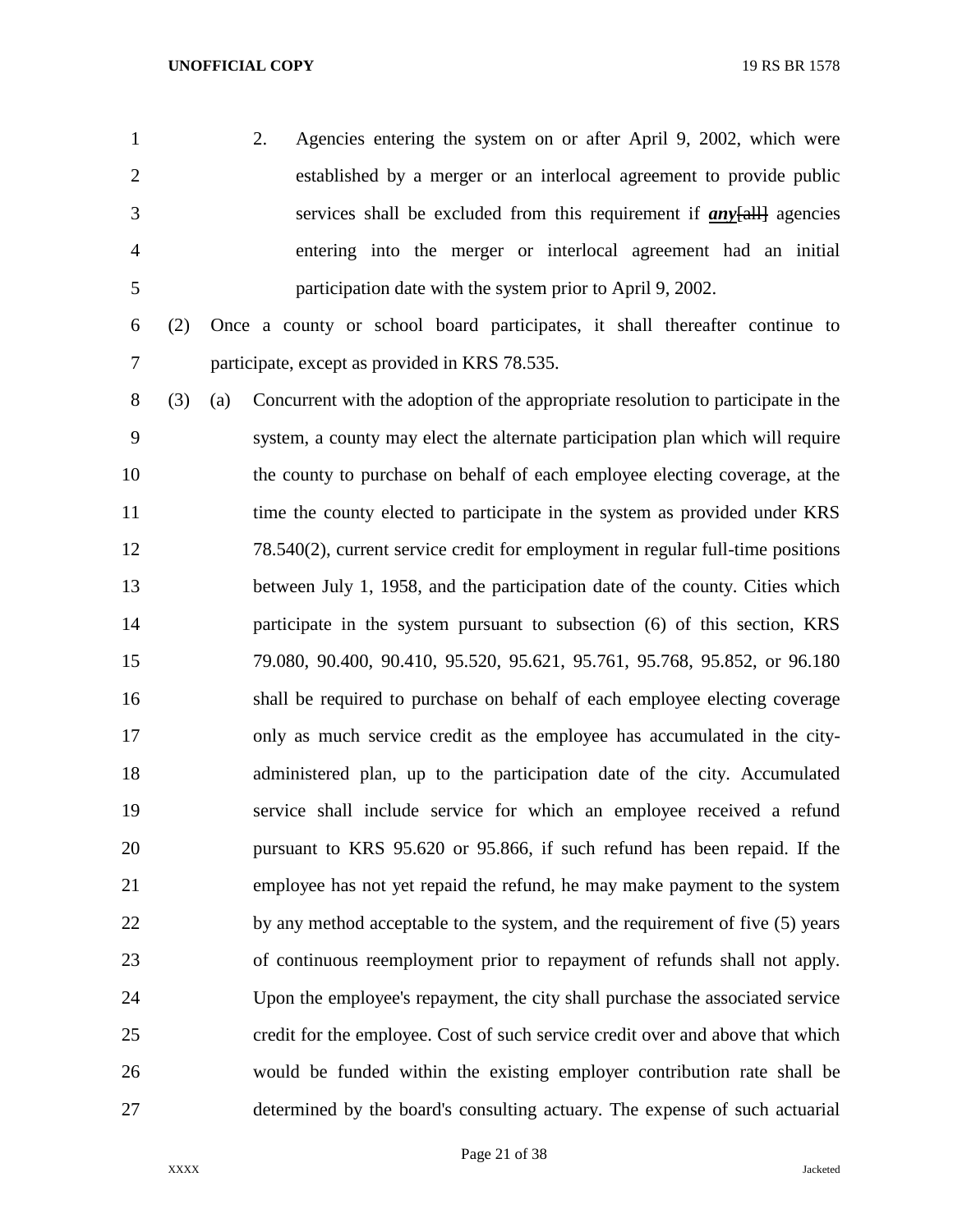service shall be paid by the county;

- (b) The county shall establish a payment schedule subject to approval by the board for payment of the cost of such service over and above that which would be funded within the existing employer contribution rate. The maximum period allowed in a payment schedule shall be thirty (30) years, with interest at the rate actuarially assumed by the board. A shorter period is desirable and the board may approve any payment schedule provided it is not longer than a thirty (30) year period, except that cities which participate in the system pursuant to subsection (6) of this section, KRS 79.080, 90.400, 90.410, 95.520, 95.621, 95.761, 95.768, 95.852, or 96.180 may, at their option, extend 11 the payment schedule to a maximum of thirty (30) years, may choose to make level payments at the interest rate actuarially assumed by the board over the life of the payment schedule chosen, and may retain employer contributions 14 and the earnings thereon attributable to employees electing coverage;
- (c) A city entering the system under the alternate participation plan, may, by ordinance, levy a special property tax to pay for current service credit purchased for the period between July 1, 1958, and the participation date of the city. The special tax shall be to pay, within a period of no more than fifteen (15) years, for the cost of such service credit over that which would be funded within the existing employer contribution rate, as determined by the board's consulting actuary. The reason for levying the special tax and the disposition of the proceeds shall be part of the ordinance levying the tax. The special tax shall be rescinded when the unfunded prior service liability has been amortized, and shall not be subject to the provisions of KRS 132.017 or 132.027. In addition, the city may maintain any tax, the proceeds of which had been devoted to funding pension obligations under the locally administered plan prior to participation in the system, for the purpose of funding current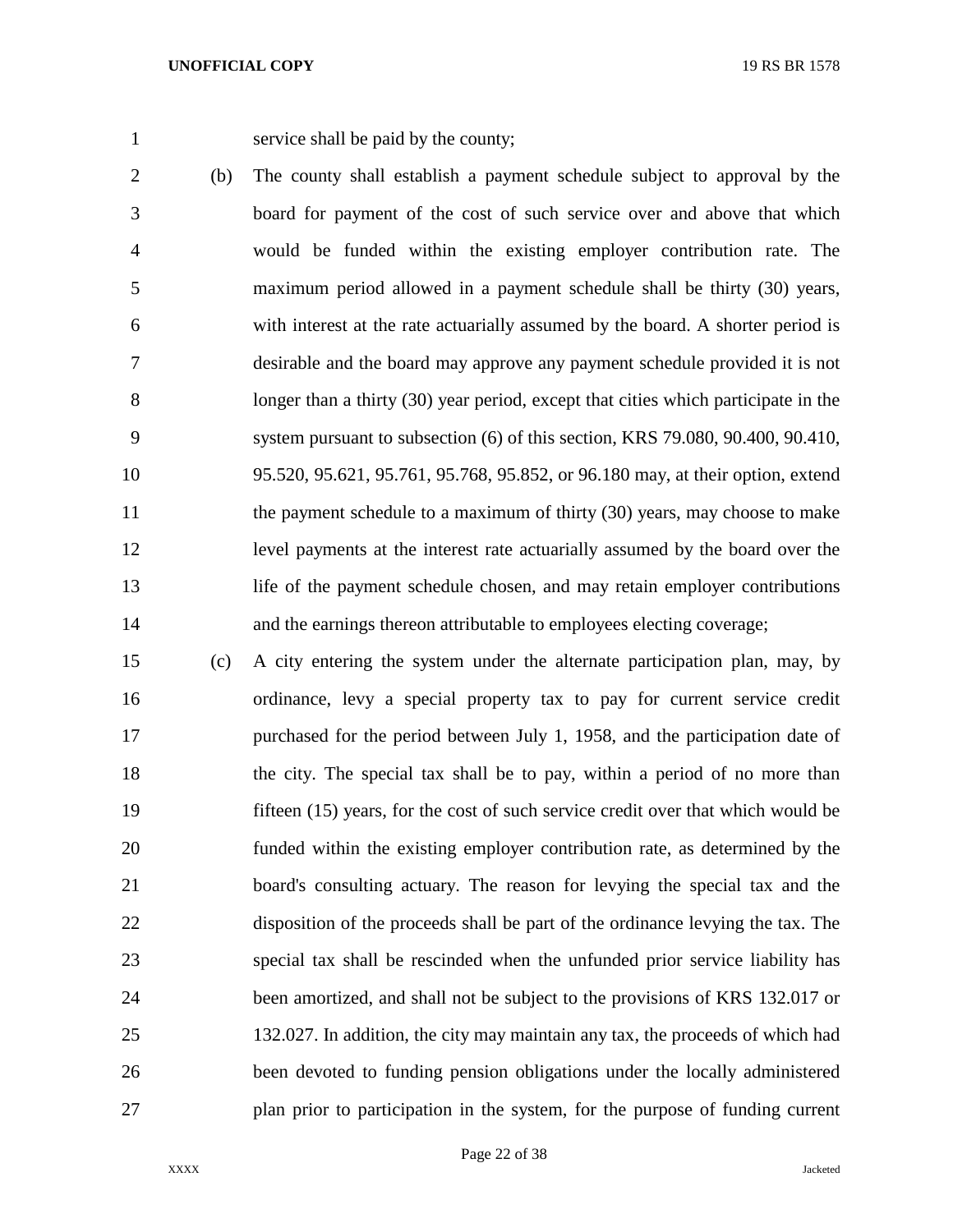service costs incurred after the date of participation. The city may increase the tax to pay current service costs which exceed the local pension system costs to which the tax had been devoted, but the city shall not collect from the tax more revenues than are necessary to pay current service costs incurred after the date of participation. The city may continue the tax so long as it participates in the system, and the tax shall not be subject to the provisions of KRS 132.017 or 132.027. The city shall not collect either tax authorized by this paragraph if its participation has been terminated pursuant to KRS 61.522;

 (d) The county may at a later date purchase current service credit from July 1, 1958, to the participation date of the county by alternate participation plan for those employees who rejected membership in the system at the time the county first participated. In addition, the employer shall pay the employer contributions on the creditable compensation of the employees who later elect membership from the participation date of the county to the date the member elects participation. The employee shall pay the employee contributions on his creditable compensation from the participation date of the county to the date he elects membership plus interest at the current actuarial rate compounded annually on the employee and employer contributions. Cost of the service credit over and above that which would be funded within the existing employer contribution rate shall be determined by the board's consulting actuary. The expense of the actuarial service shall be paid by the county. The county shall pay the cost of the service by lump sum or by adding it to the existing payment schedule established under paragraph (b) of this subsection;

 (e) A county which did not participate by alternate participation may, until July 1, 1991, purchase current service credit for those employees who rejected membership in the system at the time the county first participated. The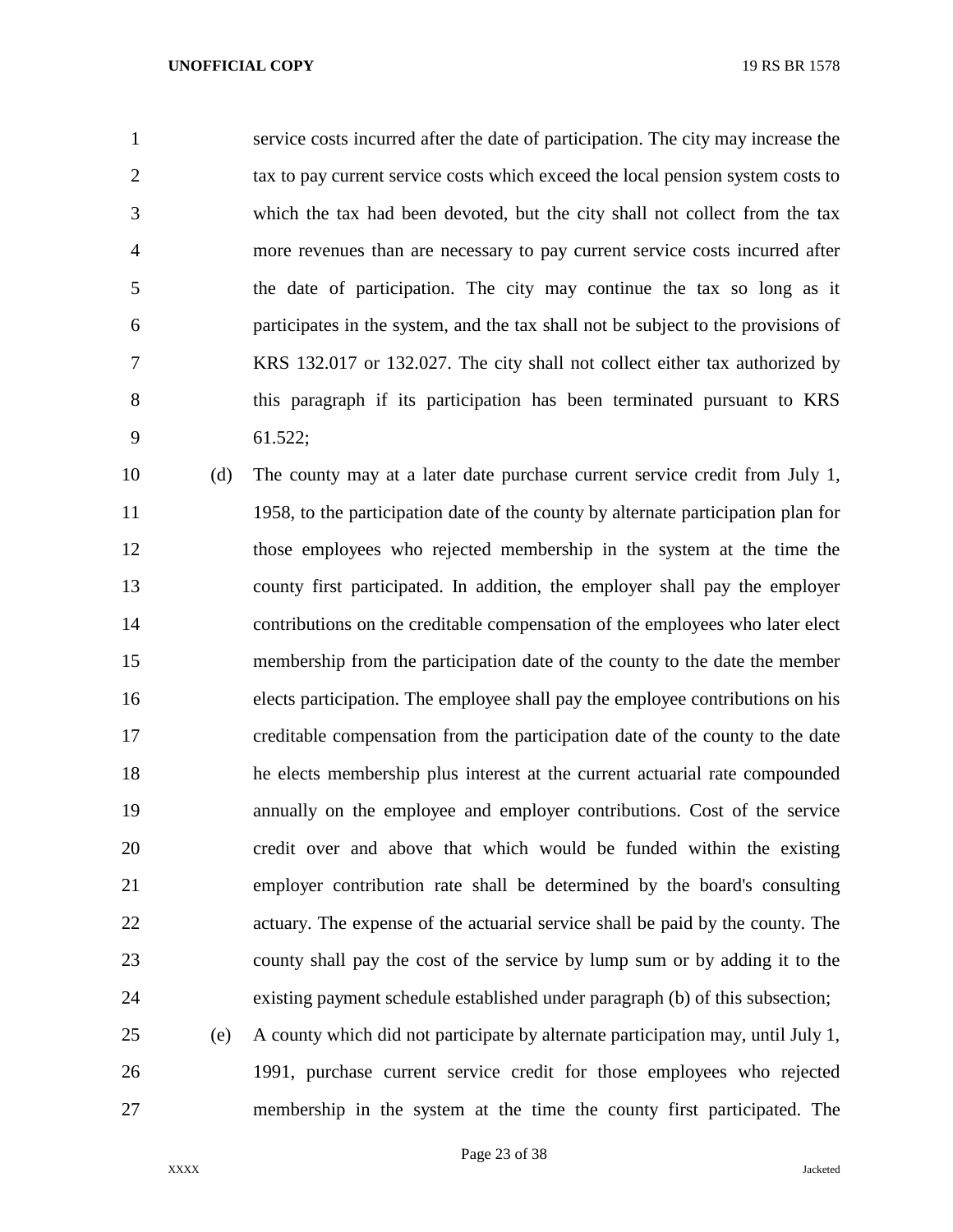employer shall pay the employer contributions on the creditable compensation of the employees who later elect membership from the participation date of the county to the date the member elects participation. The employee shall pay the employee contributions on his creditable compensation from the participation date of the county to the date he elects membership plus interest at the current actuarial rate compounded annually on the employee and employer contributions. The county shall pay the cost of the service credit by lump sum or by establishing a payment schedule under paragraph (b) of this subsection; and

 (f) A county which participated in the system but did not elect the alternate participation plan may at a later date elect the alternate participation plan. In this case, the county shall purchase on behalf of each employee participating in the system current service credit for employment in regular full-time positions between July 1, 1958, or a later date selected by the county government, and the participation date of the county. The county shall also purchase, for employees who decide to participate when the county elects the alternate participation plan, current service credit for employment in regular full-time positions between July 1, 1958, or the later date selected by the county government, and the participation date of the county. In addition, the county shall pay the employer contributions on the creditable compensation of the employees who later elect membership from the participation date of the county to the date the member elects participation. The employee shall pay the employee contributions on his creditable compensation from the participation date of the county to the date he elects membership plus interest at the current actuarial rate compounded annually on the employee and employer contributions. Cost of the service credit over that which would be funded within the existing employer contribution rate shall be determined by the

Page 24 of 38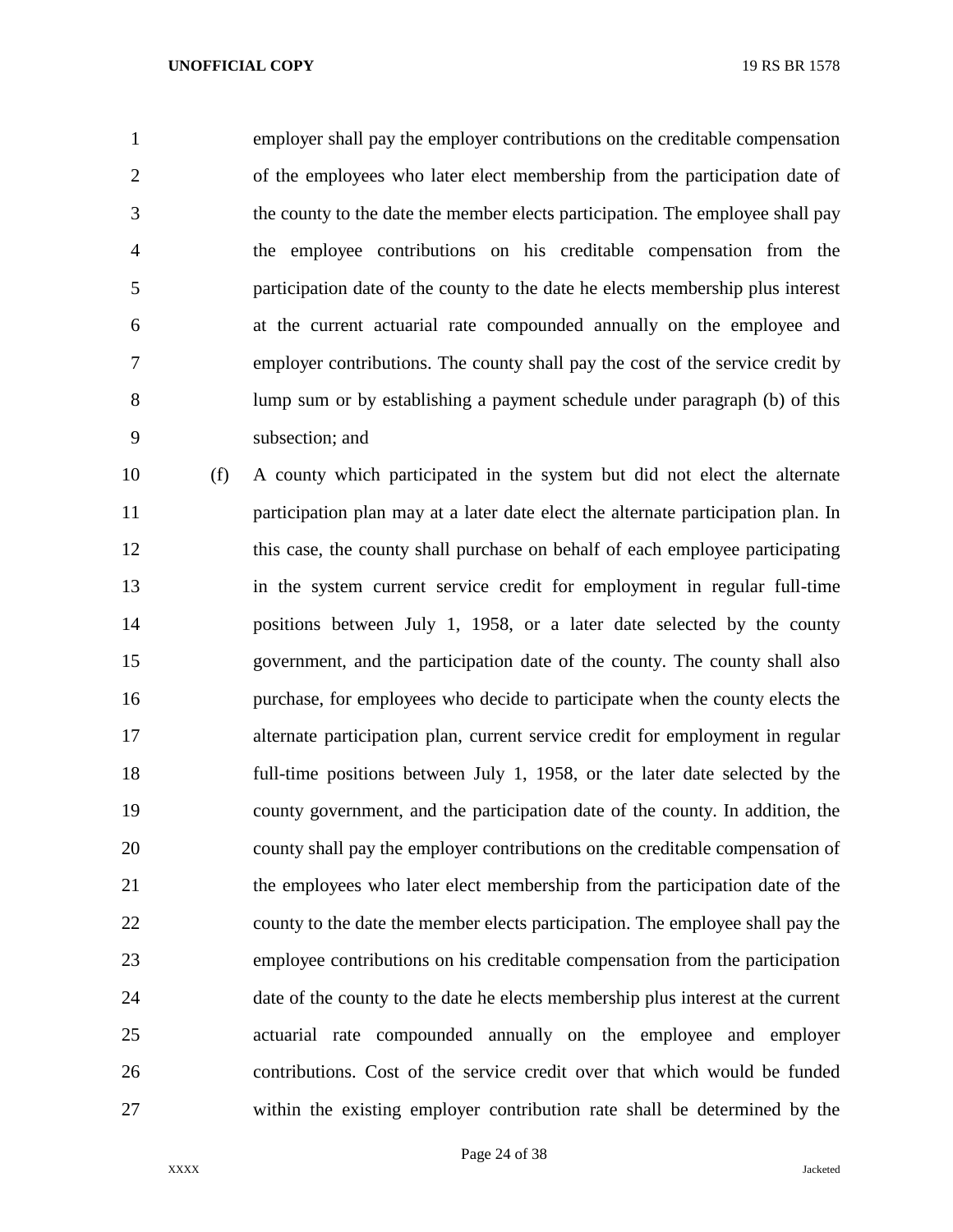- board's consulting actuary. The expense of the actuarial service shall be paid by the county. The county shall pay the cost of the service by lump sum or by a payment schedule established under paragraph (b) of this subsection.
- (g) Notwithstanding any other provision of the Kentucky Revised Statutes to the contrary, this subsection shall not apply to members who begin participating in the system on or after January 1, 2014, and no county that elects to participate in the system on or after January 1, 2014, shall be eligible to participate under the alternate participation plan.

 (4) Every school board not participating on June 21, 1974, shall enact a resolution of participation no later than July 1, 1976.

 (5) The order of the governing body of a county, as provided for in subsection (1) of this section, may exclude from participation in the system hospitals and any other semi-independent agency. Each such excluded agency shall be identified in the order authorizing participation and such excluded agency may participate in the system as a separate agency.

 (6) (a) After August 1, 1988, except as permitted by KRS 65.156, no local government retirement system shall be created pursuant to KRS 70.580 to 70.598 and any local government retirement systems created pursuant to KRS 79.080, 90.400, 90.410, 95.768, and KRS Chapter 96 shall be closed to new members. New employees who would have been granted membership in such retirement systems shall instead be granted membership in the County Employees Retirement System. Employees who would have been granted membership in retirement systems created pursuant to KRS 95.768, or any other policemen or firefighters who would have been granted membership in retirement systems created pursuant to KRS 79.080, 90.400, or 90.410, or any such policemen or firefighter members employed on or prior to August 1, 1988, who transfer to the County Employees Retirement System, shall be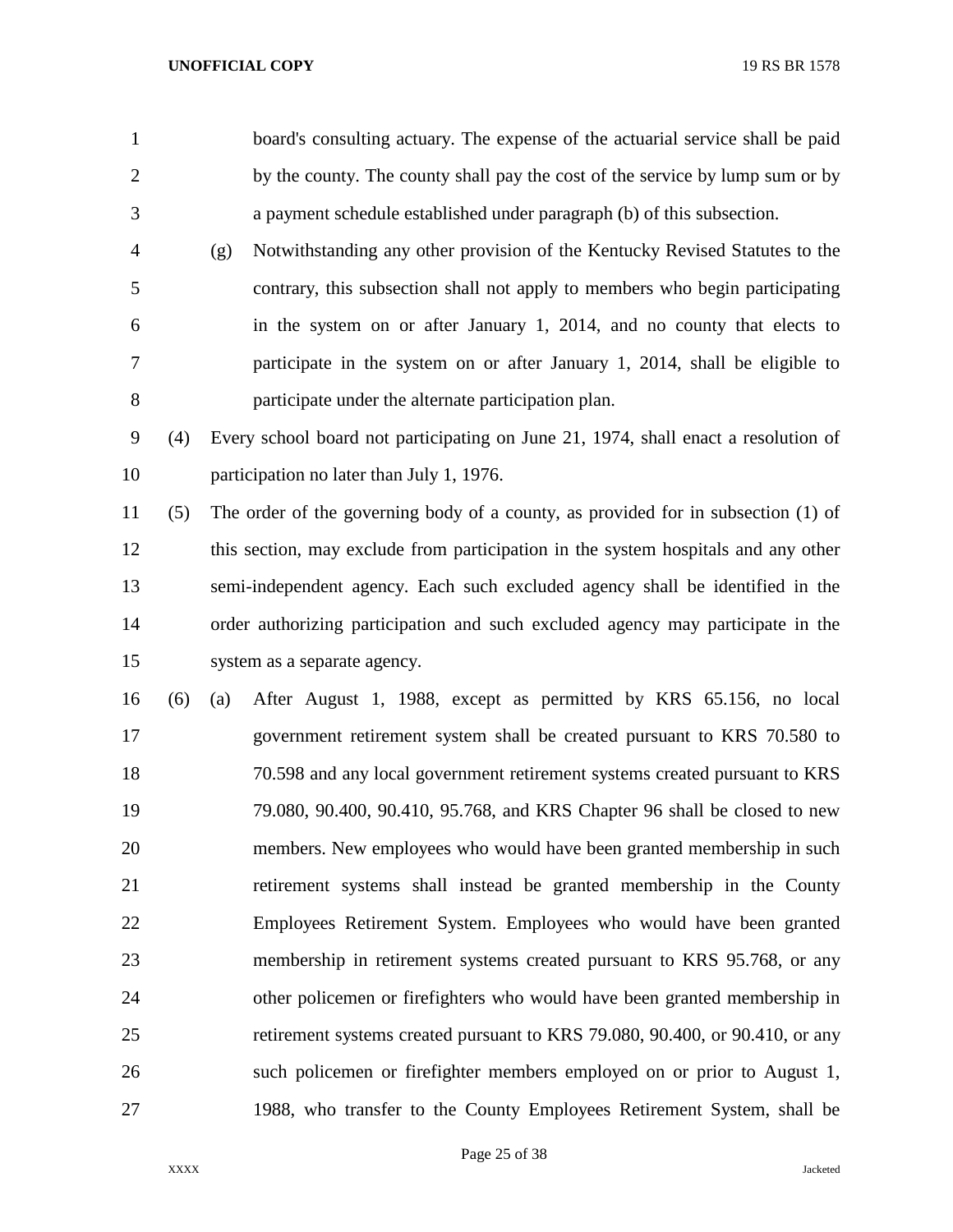certified by their employers as working in hazardous positions. Each city participating in the County Employees Retirement System pursuant to this subsection shall execute the appropriate order authorizing such participation, shall select the alternate participation plan as described in subsection (3) of this section, and shall pay for the actuarial services necessary to determine the additional costs of alternate participation. Cities which closed their local pension systems to new members and participated in the system prior to July 15, 1988, whose employees at the time of transition were given the option to join the system shall not be required to offer said employees a second option 10 to join the system.

 (b) Notwithstanding any statute to the contrary, after April 9, 2002, the systems shall deny the request for participation of any agency which does not have an irrevocable contract with the state Personnel Cabinet for health insurance coverage under KRS 18A.225 to 18A.229 for its active employees, except that agencies entering the system on or after April 9, 2002, which were established by a merger or an interlocal agreement to provide public services shall be excluded from this requirement if all agencies entering into the merger or interlocal agreement had an initial participation date with the system prior to April 9, 2002.

 (7) Any city which closed a police and firefighter pension plan to new members between January 1, 1988, and July 15, 1988, and participated in the system under the alternate participation plan shall, if its police and firefighters were not covered by Social Security, or any city which operates a pension under KRS 90.400 or 90.410, shall be required to certify that its police and firefighters are working in hazardous positions, and shall offer its police and firefighters in service at the time of entry a second option to participate under hazardous duty coverage if they were not offered hazardous duty coverage at the time of their first option. The provisions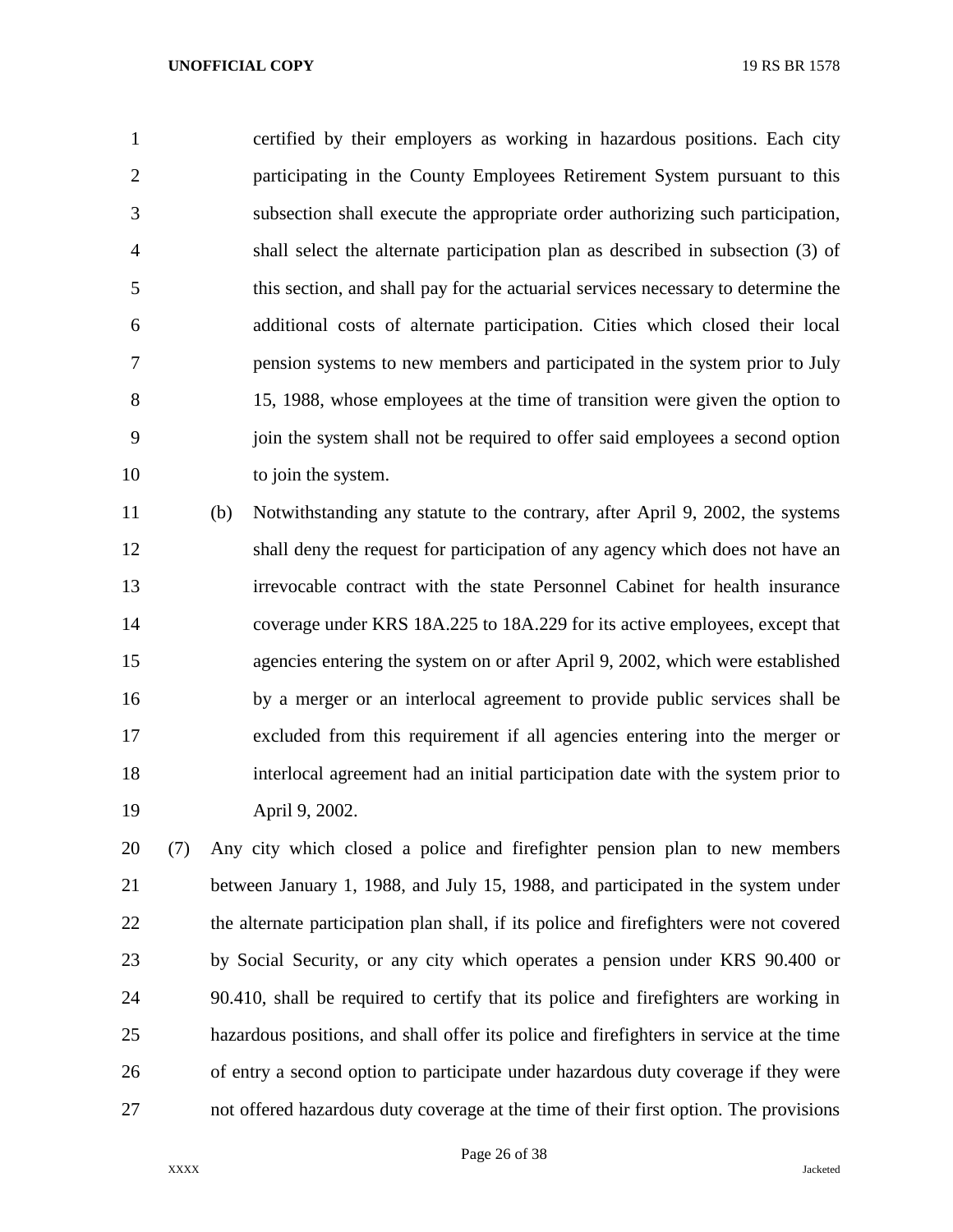of subsection (3)(b) of this section notwithstanding, a city affected by this subsection may, at its option, extend its payment schedule to the County Employees Retirement System for alternate participation to thirty (30) years at the rate actuarially assumed by the board.

5 Section 19. KRS 91A.080 is amended to read as follows:

 (1) The legislative body of each local government *or board of trustees of a consolidated emergency services district* which elects to impose and collect license fees or taxes upon insurance companies for the privilege of engaging in the business of insurance may, except as provided in subsection (10) of this section, enact or change its license fee or rate of tax to be effective July 1 of each year on a prospective basis only and shall file with the commissioner of insurance at least one hundred (100) days prior to the effective date, a copy of all ordinances and amendments which impose a license fee or tax. No less than eighty-five (85) days 14 prior to the effective date, the commissioner of insurance shall promptly notify each insurance company engaged in the business of insurance in the Commonwealth of those local governments which have elected to impose the license fees or taxes and the current amount of the license fee or rate of tax.

 (2) Any license fee or tax imposed by a local government *or consolidated emergency services district* upon an insurance company with respect to life insurance policies may be based upon the first year's premiums, and, if so based, shall be applied to the amount of the premiums actually collected within each calendar quarter upon the lives of persons residing within the corporate limits of the local government *or consolidated emergency services district*.

 (3) Any license fee or tax imposed by a local government *or consolidated emergency services district* upon any insurance company with respect to any policy which is not a life insurance policy shall be based upon the premiums actually collected by the insurance company within each calendar quarter on risks located within the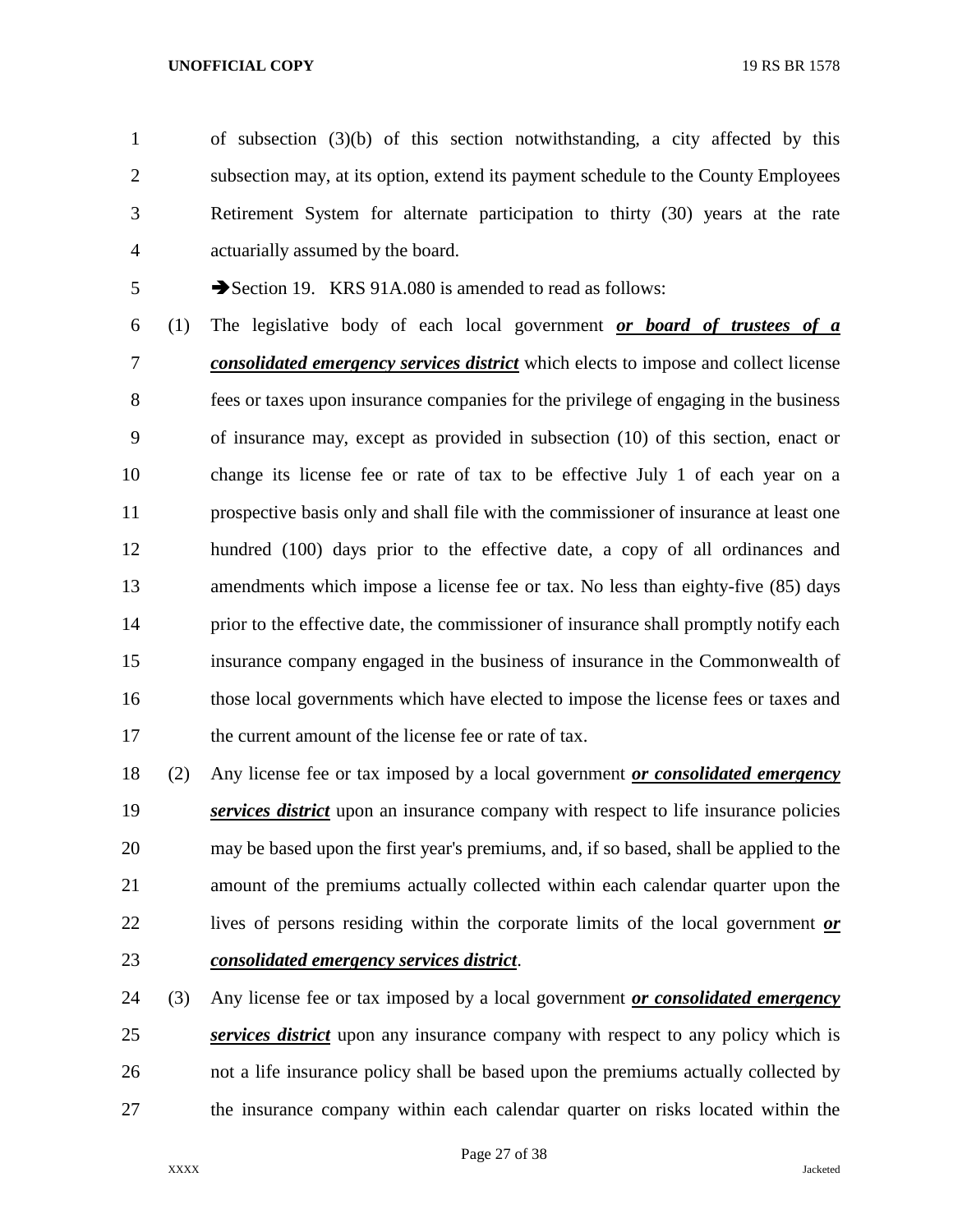corporate limits of the local government on those classes of business which the insurance company is authorized to transact, less all premiums returned to policyholders. In determining the amount of license fee or tax to be collected and to be paid to the local government *or consolidated emergency services district*, the insurance company shall use the tax rate effective on the first day of the policy term. When an insurance company collects a premium as a result of a change in the policy during the policy term, the tax rate used shall be the rate in effect on the effective date of the policy change. With respect to premiums returned to policyholders, the license fee or tax shall be returned by the insurance company to the policyholder pro rata on the unexpired amount of the premium at the same rate at which it was collected and shall be taken as a credit by the insurance company on its next quarterly report to the local government *or consolidated emergency services district*.

 (4) The Department of Insurance shall, by administrative regulation, provide for a reasonable collection fee to be retained by the insurance company or its agent as compensation for collecting the tax, except that the collection fee shall not be more than fifteen percent (15%) of the fee or tax collected and remitted to the local government or two percent (2%) of the premiums subject to the tax, whichever is less. To facilitate computation, collection, and remittance of the fee or tax and collection fee provided in this section, the fees or taxes set out in subsection (1), (2), or (3) of this section, together with the collection fee in this section, may be rounded off to the nearest dollar amount.

 (5) Pursuant to KRS 304.3-270, if any other state retaliates against any Kentucky domiciliary insurer because of the requirements of this section, the commissioner of insurance shall impose an equal tax upon the premiums written in this state by insurers domiciled in the other state.

(6) Accounting and reporting procedures for collection and reporting of the fees or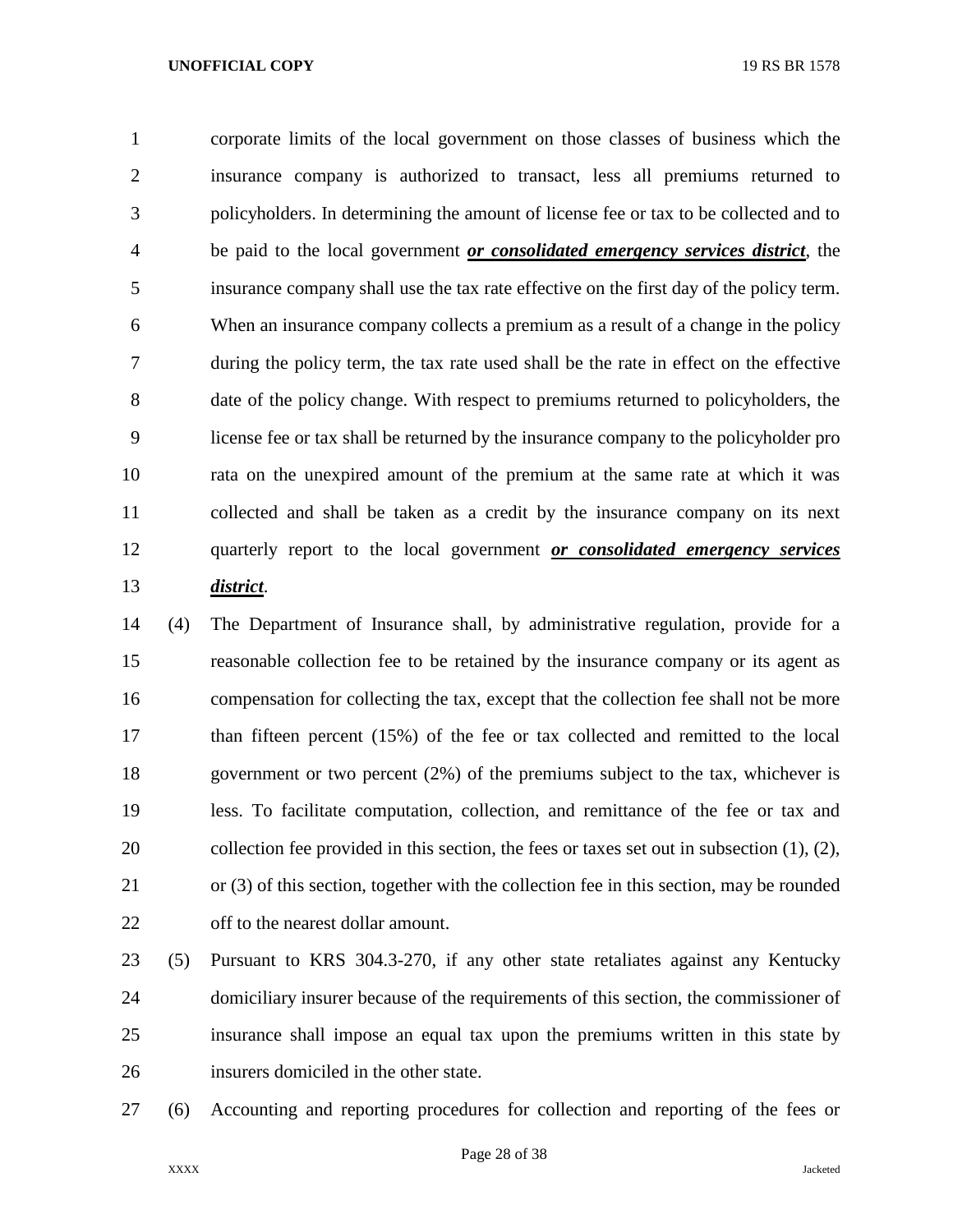taxes and the collection fee herein provided shall be determined by administrative regulations promulgated by the Department of Insurance.

 (7) (a) Upon written request of the legislative body of any local government *or board of trustees of the consolidated emergency services district*, at the expense of the requesting local government *or board*, which shall be paid in advance by the local government *or board* to the Department of Insurance, the Department of Insurance shall audit, or cause to be audited by contract with qualified auditors, the books or records of the insurance companies or agents subject to the fee or tax to determine whether the fee or tax is being properly collected and remitted, and the findings of the audit shall be reported to the local government *or consolidated emergency services district* and the insurance company subject to the audit. An insurance company may appeal the findings of the audit conducted under this subsection and any assessment issued pursuant to the audit findings in accordance with the provisions of KRS 91A.0804(5).

 (b) Willful failure to properly collect and remit the fee or tax imposed by a local government *or consolidated emergency services district* pursuant to the authority granted by this section shall constitute grounds for the revocation of the license issued to an insurance company or agent under the provisions of KRS Chapter 304.

 (c) If the Department of Insurance finds that an insurance company has willfully engaged in a pattern of business conduct that fails to properly collect and remit the fee or tax imposed by a local government *or consolidated emergency services district* pursuant to the authority granted by this section, the Department of Insurance may assess the responsible insurance company an appropriate penalty fee no greater than ten percent (10%) of the additional license fees or taxes determined to be owed to the local government *or*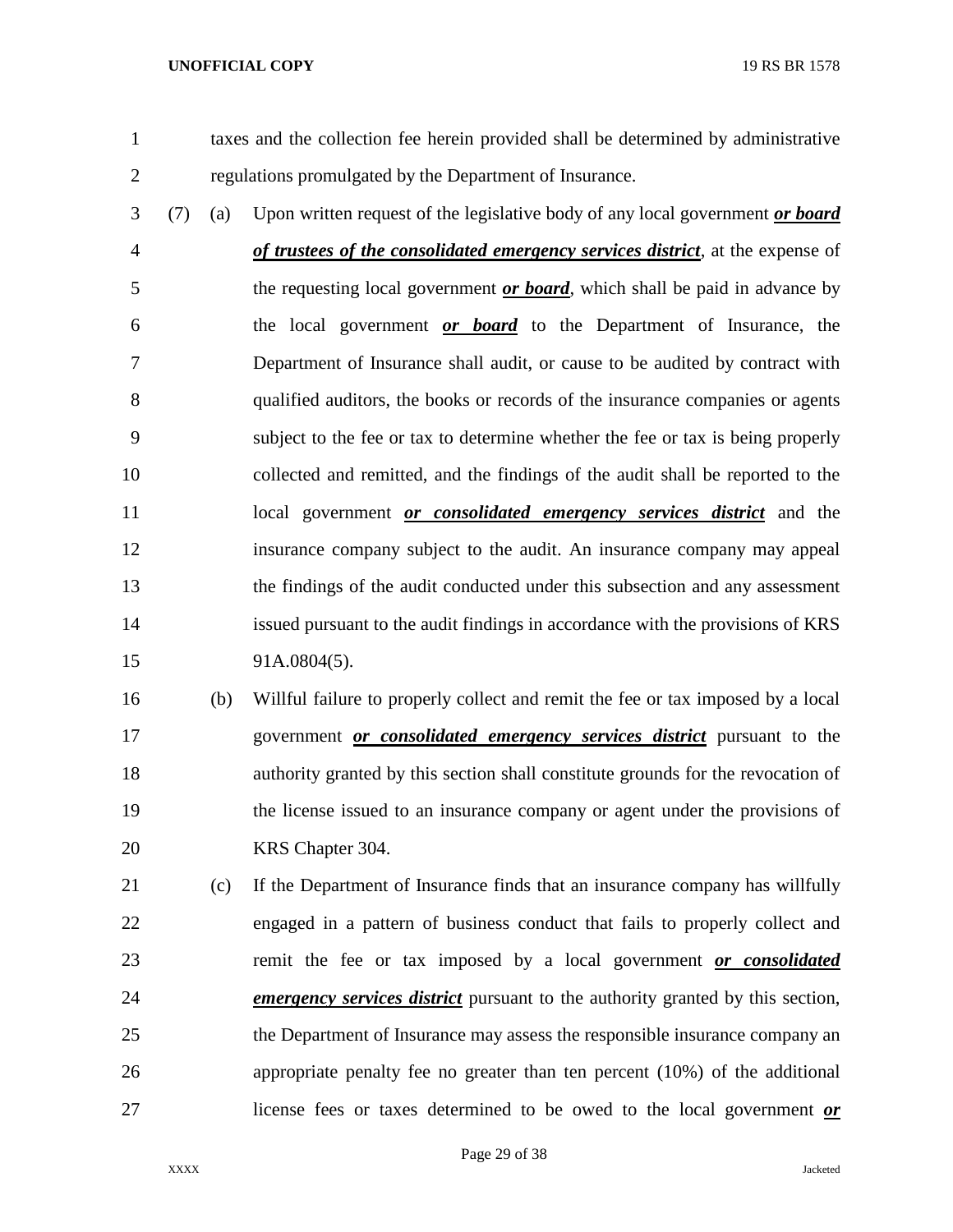| $\mathbf{1}$   |     | consolidated emergency services district. The penalty fee shall be paid to the              |
|----------------|-----|---------------------------------------------------------------------------------------------|
| $\overline{2}$ |     | local government <i>or consolidated emergency services district</i> owed the                |
| 3              |     | license fee or tax less any administrative costs of the Department of Insurance             |
| 4              |     | in enforcing this section. Any insurance company or agent held responsible for              |
| 5              |     | a penalty fee may request a hearing with the Department of Insurance to be                  |
| 6              |     | conducted pursuant to KRS 304.2-310 to 304.2-370 regarding the finding of a                 |
| 7              |     | willful violation and the subsequent penalty fee.                                           |
| 8              | (8) | The license fees or taxes provided for by subsections (2) and (3) of this section shall     |
| 9              |     | be due thirty (30) days after the end of each calendar quarter. Annually, by March          |
| 10             |     | 31, each insurance company shall furnish each local government or consolidated              |
| 11             |     | <i>emergency services district</i> to which the tax or fee is remitted with a breakdown of  |
| 12             |     | all collections in the preceding calendar year for the following categories of              |
| 13             |     | insurance:                                                                                  |
| 14             |     | Casualty;<br>(a)                                                                            |
| 15             |     | Automobile;<br>(b)                                                                          |
| 16             |     | Inland marine;<br>(c)                                                                       |
| 17             |     | (d)<br>Fire and allied perils;                                                              |
| 18             |     | Health; and<br>(e)                                                                          |
| 19             |     | $(f)$ Life.                                                                                 |
| 20             | (9) | Any license fee or tax not paid on or before the due date shall bear interest at the tax    |
| 21             |     | interest rate as defined in KRS $131.010(6)$ from the date due until paid. Such             |
| 22             |     | interest payable to the local government or consolidated emergency services                 |
| 23             |     | <i>district</i> is separate of penalties provided for in subsection (7) of this section. In |

24 addition, the local government may assess a ten percent (10%) penalty for a tax or fee not paid within thirty (30) days after the due date.

(10) No license fee or tax imposed under this section shall apply to premiums:

(a) Received on policies of group health insurance provided for state employees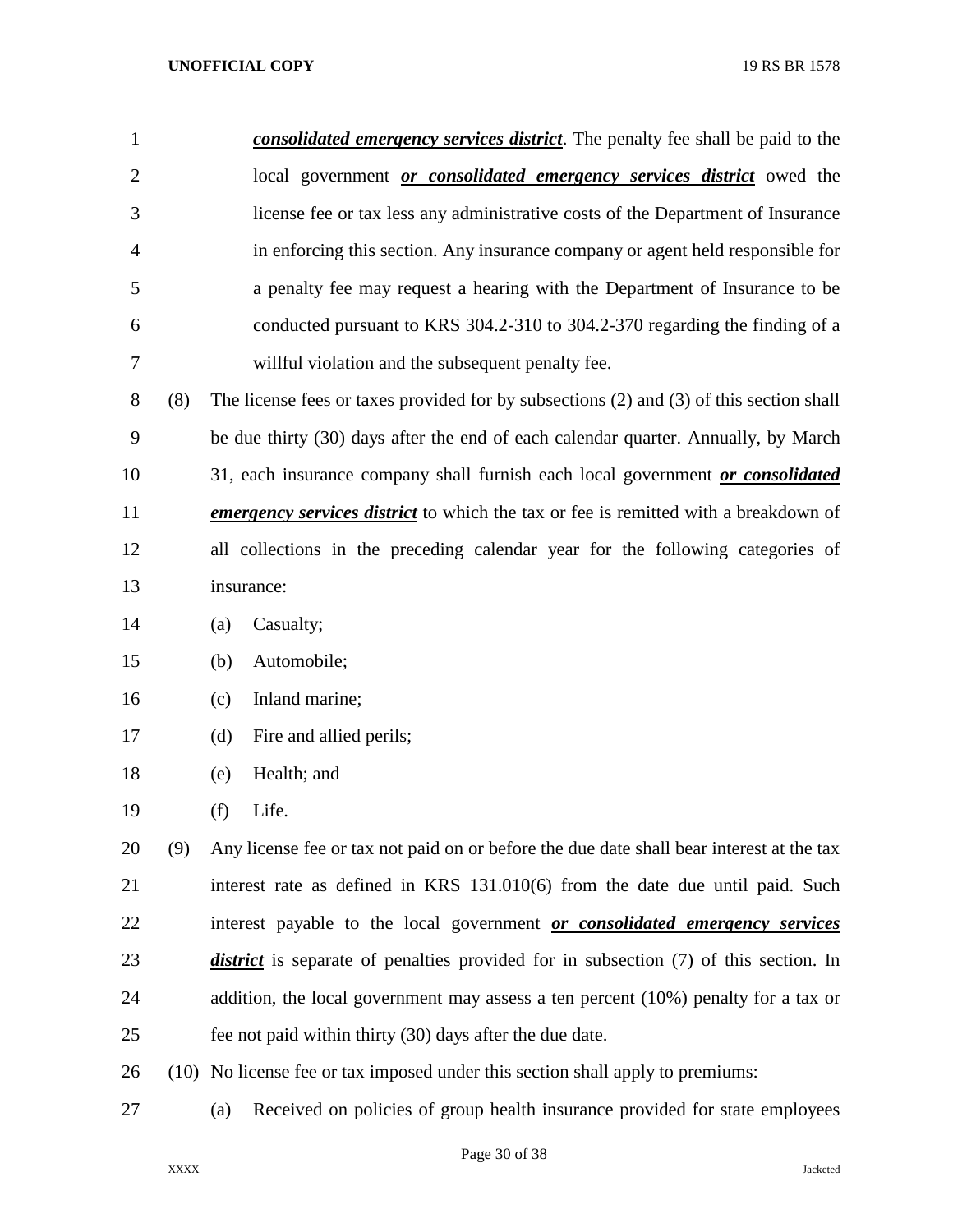| $\mathbf{1}$   |      | under KRS 18A.225;                                                                     |
|----------------|------|----------------------------------------------------------------------------------------|
| $\overline{2}$ | (b)  | Received on policies insuring employers against liability for personal injuries        |
| 3              |      | to their employees or the death of their employees caused thereby, under the           |
| $\overline{4}$ |      | provisions of KRS Chapter 342;                                                         |
| 5              | (c)  | Received on health insurance policies issued to individuals;                           |
| 6              | (d)  | Received on policies issued through Kentucky Access created in Subtitle 17B            |
| 7              |      | of KRS Chapter 304;                                                                    |
| 8              | (e)  | Received on policies for high deductible health plans as defined in 26 U.S.C.          |
| 9              |      | sec. 223(c)(2);                                                                        |
| 10             | (f)  | Received on multistate surplus lines, defined as non-admitted insurance as             |
| 11             |      | provided in Title V, Subtitle B, the Non-Admitted and Reinsurance Reform               |
| 12             |      | Act of 2010, of the Dodd-Frank Wall Street Reform and Consumer Protection              |
| 13             |      | Act, Pub. L. No. 111-203;                                                              |
| 14             | (g)  | Paid to insurance companies or surplus lines brokers by nonprofit self-                |
| 15             |      | insurance groups or self-insurance entities whose membership consists of               |
| 16             |      | school districts; or                                                                   |
| 17             | (h)  | Paid to insurance companies or surplus lines brokers by nonprofit self-                |
| 18             |      | insurance groups or self-insurance entities whose membership consists of               |
| 19             |      | cities, counties, charter county governments, urban-county governments,                |
| 20             |      | consolidated local governments, unified local governments, school districts, or        |
| 21             |      | any other political subdivisions of the Commonwealth.                                  |
| 22             |      | (11) No county <i>or consolidated emergency services district</i> may impose the tax   |
| 23             |      | authorized by this section upon the premiums received on policies issued to public     |
| 24             |      | service companies which pay ad valorem taxes.                                          |
| 25             | (12) | Insurance companies which pay license fees or taxes pursuant to this section shall     |
| 26             |      | credit city license fees or taxes against the same license fees or taxes levied by the |
| 27             |      | county, when the license fees or taxes are levied by the county on or after July 13,   |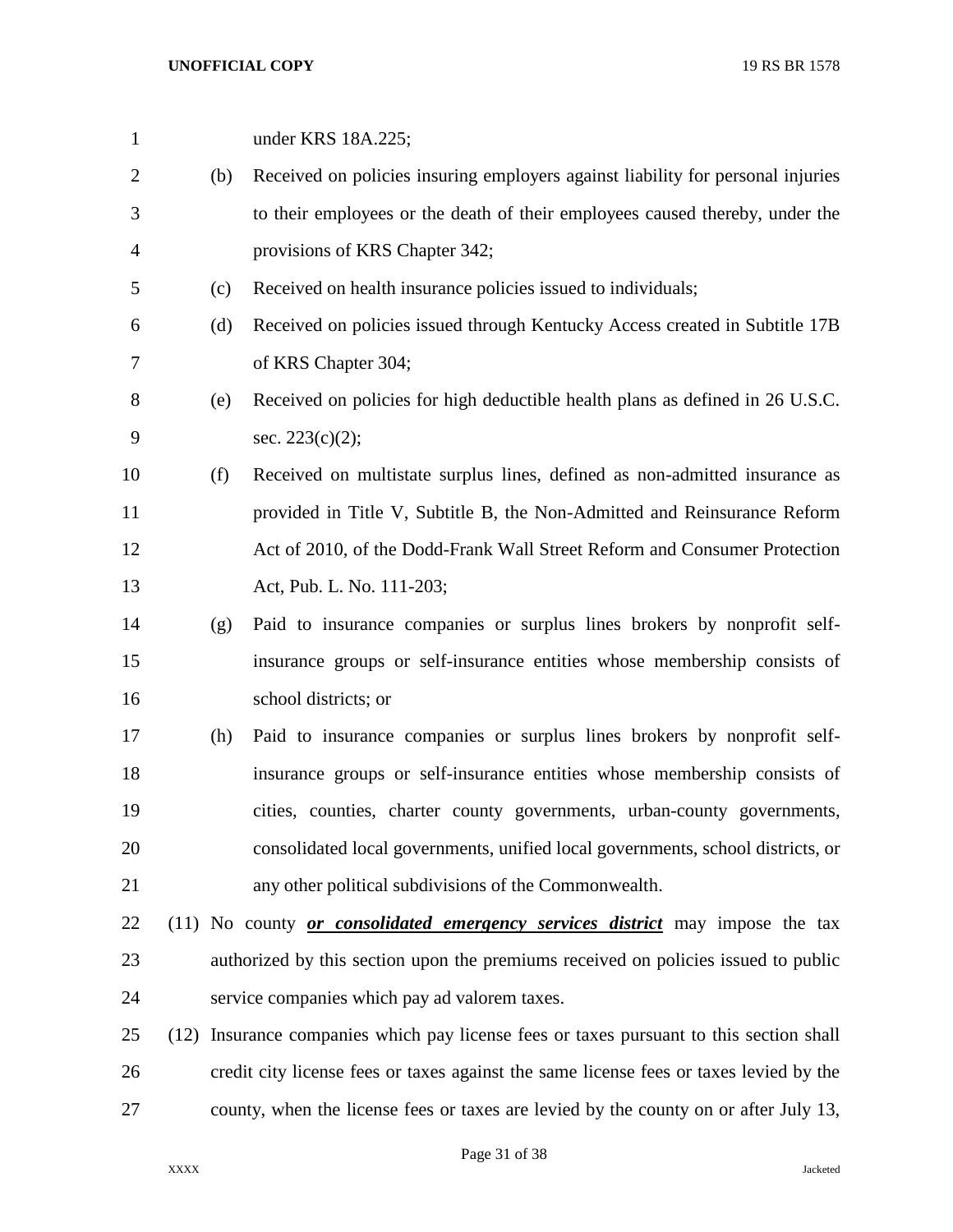1990. For purposes of this subsection, a consolidated local government, urban- county government, charter county government, or unified local government shall be considered a county.

 (13) No license fee or tax imposed under this section shall apply to premiums paid to insurers of municipal bonds, leases, or other debt instruments issued by or on behalf of a city, county, charter county government, urban-county government, consolidated local government, special district, nonprofit corporation, or other political subdivision of the Commonwealth. However, this exemption shall not apply if the bonds, leases, or other debt instruments are issued for profit or on behalf of for-profit or private organizations.

 (14) A county may impose a license fee or tax covering the entire county or may limit the application of the fee or tax to the unincorporated portions of the county.

13 Section 20. KRS 118.305 is amended to read as follows:

- (1) Except as provided in KRS 118.345, and subject to the provisions of subsections (2), (3), and (4) of this section, the county clerk of each county shall cause to be printed for the voting machines and on the absentee ballots for the regular election the names of the following persons:
- (a) Candidates of a political party, as defined in KRS 118.015, who have received certificates of nomination at the preceding primary, or certificates of nomination under KRS 118.185, and whose certificates of nomination have been filed with the Secretary of State or the appropriate county clerk;
- (b) Candidates of a political party, as defined in KRS 118.015, who have been nominated for an unexpired term in a manner determined by the governing authority of the party, as provided in KRS 118.115, and whose evidences of nomination have been filed with the Secretary of State or the appropriate county clerk within the time prescribed in this chapter;
- (c) Candidates of a political party, as defined in KRS 118.015, who have been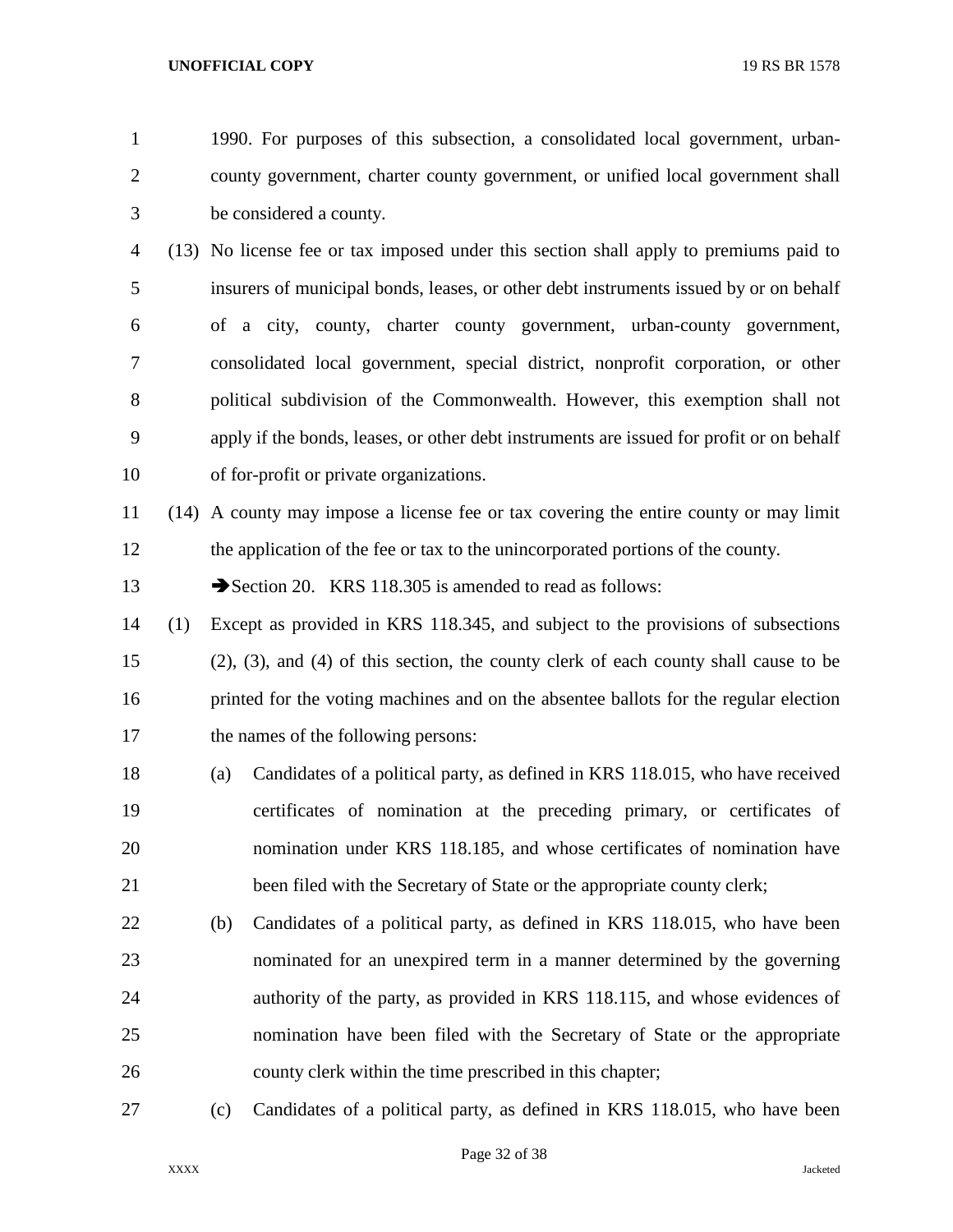| $\mathbf{1}$   |     | nominated by the governing authority of the party to fill a vacancy in the           |
|----------------|-----|--------------------------------------------------------------------------------------|
| $\overline{2}$ |     | candidacy of a person nominated at the preceding primary election, as                |
| 3              |     | provided in KRS 118.105, and whose certificates of nomination have been              |
| 4              |     | filed with the Secretary of State or the appropriate county clerk, by at least the   |
| 5              |     | date provided by the election law generally for such filing;                         |
| 6              | (d) | Candidates who have been nominated by a political organization as provided           |
| 7              |     | in KRS 118.325 and whose certificates or petitions of nomination have been           |
| $8\,$          |     | filed with the Secretary of State or the appropriate county clerk within the         |
| 9              |     | time prescribed in this chapter;                                                     |
| 10             | (e) | Independent candidates who have been nominated by petition as provided in            |
| 11             |     | KRS 118.315, and whose petitions of nomination have been filed with the              |
| 12             |     | Secretary of State or the appropriate county clerk within the time prescribed in     |
| 13             |     | this chapter;                                                                        |
| 14             | (f) | Successful nominees of all nonpartisan primaries which shall have been               |
| 15             |     | conducted;                                                                           |
| 16             | (g) | Candidates who have filed a petition of candidacy as shall be required to fill a     |
| 17             |     | vacancy which shall appear on the ballot;                                            |
| 18             | (h) | The county clerk shall determine whether the name of any replacement                 |
| 19             |     | candidate who has been nominated as provided in KRS 118.105(5) may be                |
| 20             |     | placed on the machine ballot or ballot cards and whether the voting machine          |
| 21             |     | may be reprogrammed to count the votes cast for that candidate or whether the        |
| 22             |     | ballot or ballot cards must be reprinted to accommodate votes cast for any           |
| 23             |     | replacement candidate and shall take the appropriate action to accommodate           |
| 24             |     | the replacement of any candidate. If the county clerk determines that the name       |
| 25             |     | of any replacement candidate cannot be accommodated on the existing ballot           |
| 26             |     | or ballot cards and if there is insufficient time before the election to reprint the |
| 27             |     | entire ballot, the county clerk shall request approval to use supplemental paper     |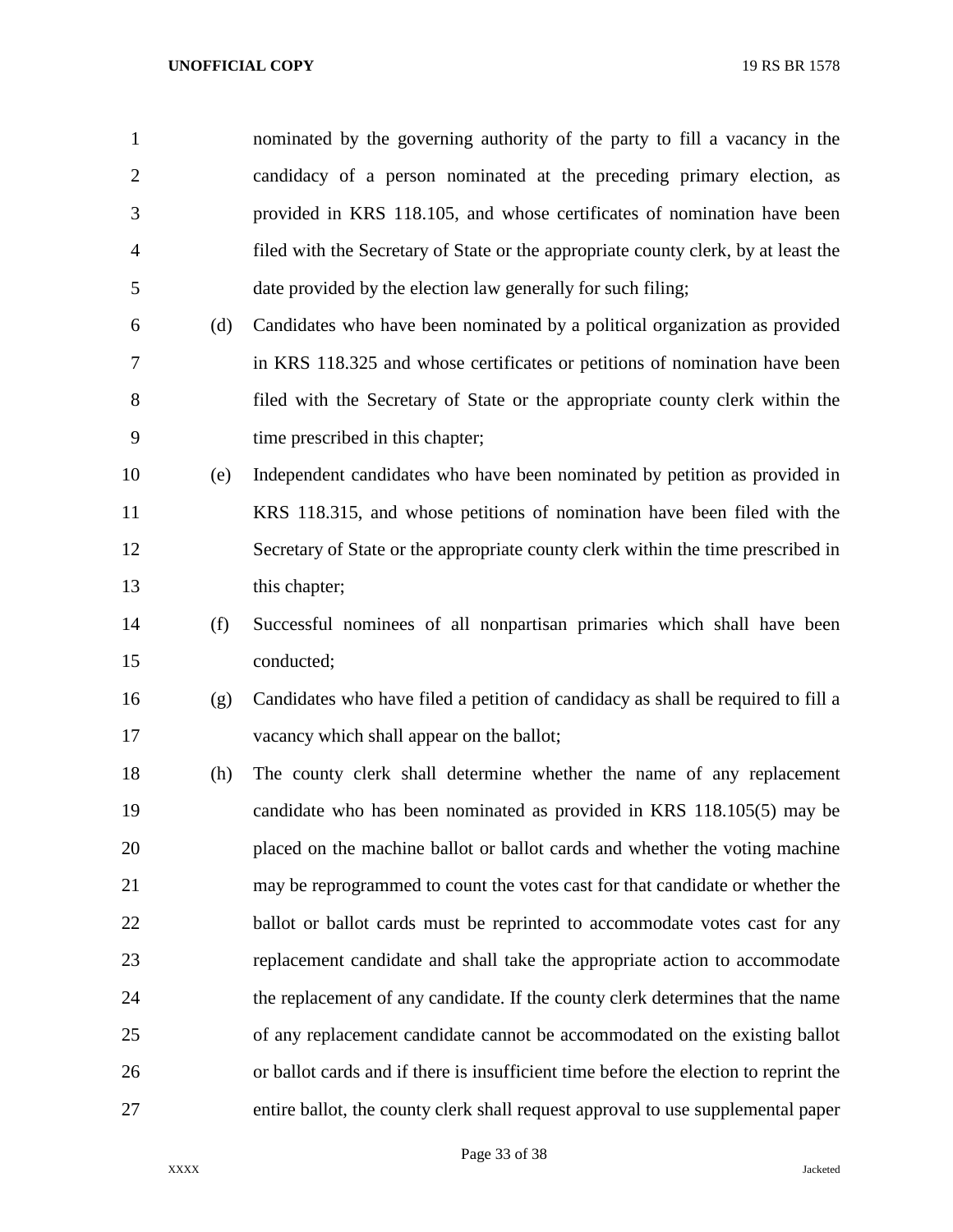ballots for voting for that office only in the same manner as permitted for other situations as provided in KRS 118.215(5), and, if approved, shall have an adequate number of supplemental paper ballots printed for voting for that office and only votes cast for that office by means of the supplemental paper ballots shall be tabulated and recorded by the precinct election officers and county board of elections. All actions by a county clerk, the State Board of Elections, and the Secretary of State which are necessary to provide for voting at a regular election for candidates nominated pursuant to KRS 118.105(5) shall be carried out with all possible speed. When a candidate has been replaced as provided in KRS 118.105(5) after absentee ballots have been printed and distributed for the regular election, neither the precinct election officers nor the county board of elections shall tabulate or record any absentee votes cast for the candidate who was replaced. If ballots are reprinted or supplemental paper ballots are printed, or if voting machines must be reprogrammed to count the votes cast for a replacement candidate, the costs for the printing and reprogramming shall be paid by the political party who has nominated a replacement candidate, or proportionately by each political party if each party nominates a replacement candidate;

 (i) Candidates for President and Vice President of the United States, of those political parties and organizations who have nominated presidential electors as provided in KRS 118.325, if the certificate of nomination of the electors has been filed with the Secretary of State within the time prescribed in this chapter;

- (j) Candidates for soil and water district supervisors who have been nominated 25 by petition as provided in KRS 262.210; $\frac{25}{25}$
- (k) Candidates for city office for which no nonpartisan primary has been conducted in a city which requires nonpartisan city elections*; and*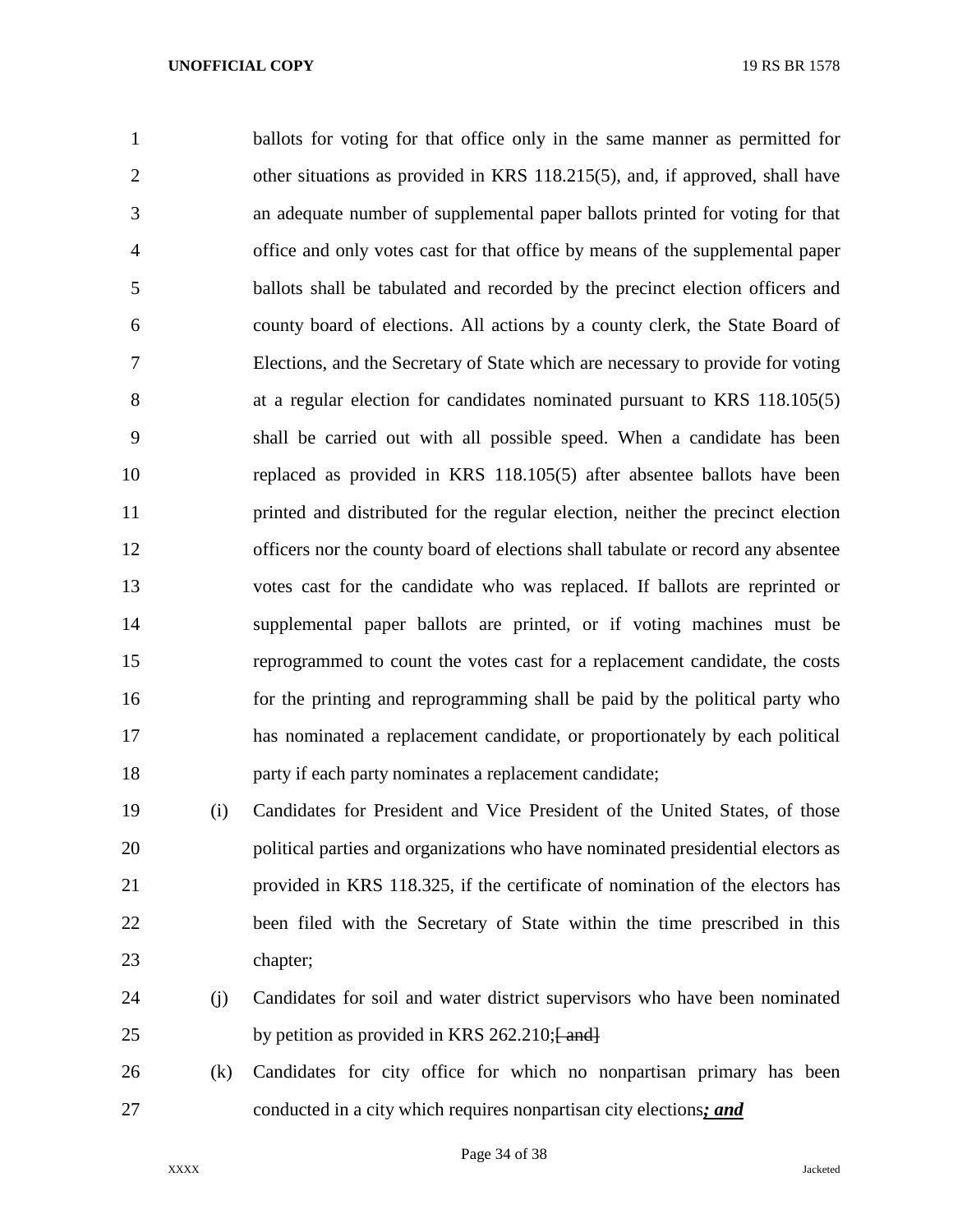# *(l) Candidates for open seats on the boards of trustees of consolidated emergency services districts*.

- (2) Any candidate for city office who is defeated in a partisan or nonpartisan primary shall be ineligible as a candidate for the same office in the regular election.
- (3) Candidates for members of boards of education shall have their names printed on ballot labels and absentee ballots for the regular election only after filing as provided in KRS 160.220.

 (4) Except as provided in KRS 118.105 and 118.115, no candidate's name shall be printed upon the ballot labels and absentee ballots for any regular election as the nominee of any political party, as defined in KRS 118.015, or under the emblem of any political party, as so defined, except those candidates who have been duly and regularly nominated as nominees of that party at a primary held as provided in this chapter.

- (5) No county clerk shall knowingly cause to be printed, upon the ballot labels or absentee ballots for any regular election, the name of any candidate of a political party, as defined in KRS 118.015, who has not been nominated in the manner provided in the primary election laws or the name of any candidate who is not in compliance with the restrictions concerning party registration and candidacy provided in of KRS 118.315(1).
- (6) The names of candidates for President and Vice President shall be certified in lieu of certifying the names of the candidates for presidential electors.
- (7) When a vacancy occurs in an elective office which is required by law to be filled temporarily by appointment, the officer or body designated by law to make the appointment, or in the case of an office to be filled by appointment from a list of nominations, the officer or body designated by law to make the nominations, shall immediately notify in writing both the county clerk and Secretary of State of the vacancy.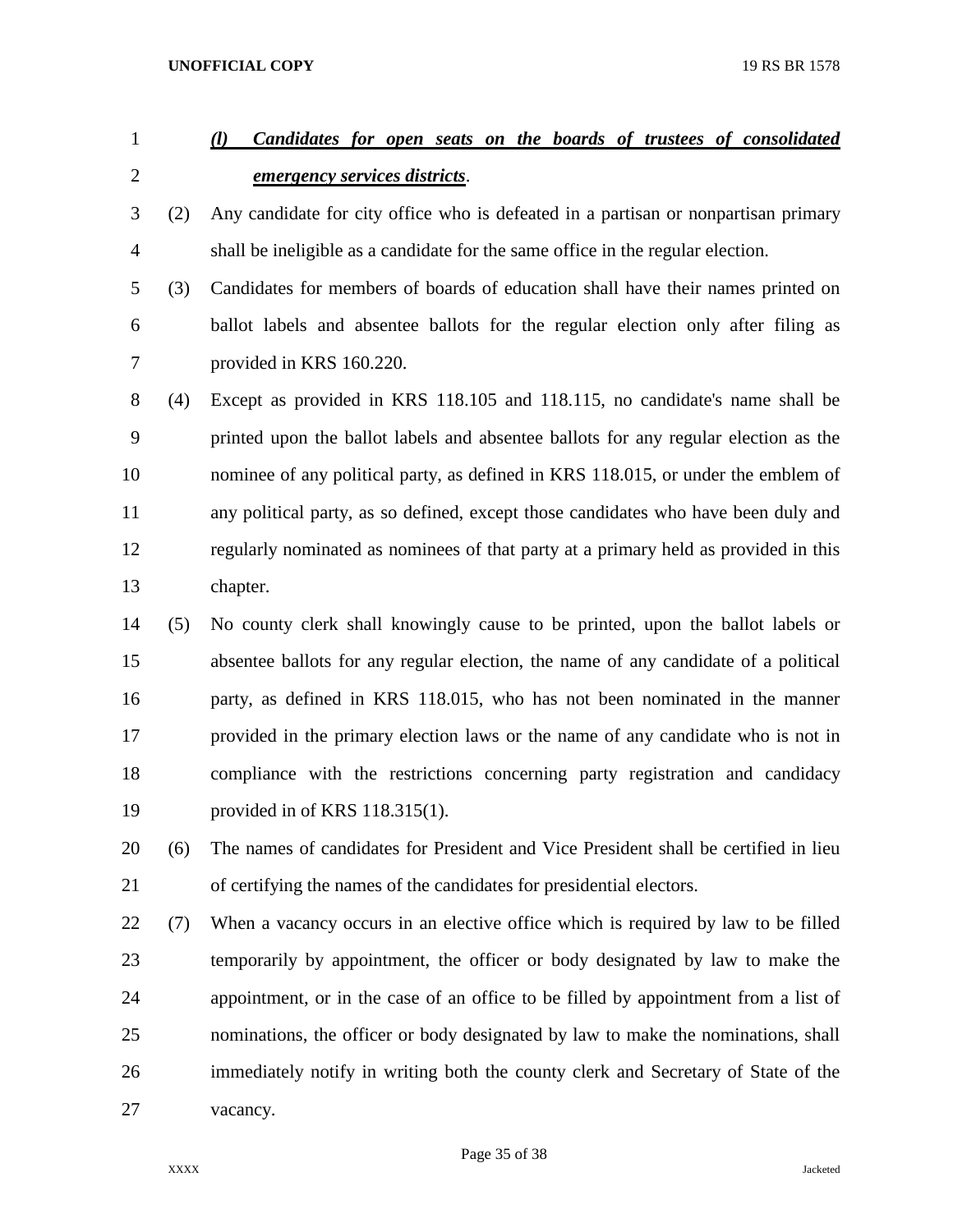(8) A judge who elected to retire as a Senior Status Special Judge in accordance with KRS 21.580 shall not become a candidate or a nominee for any elected office during the five (5) year term prescribed in KRS 21.580(1)(a)1., regardless of the number of days served by the judge acting as a Senior Status Special Judge.

5 Section 21. KRS 118.315 is amended to read as follows:

- (1) A candidate for any office to be voted for at any regular election may be nominated by a petition of electors qualified to vote for him or her, complying with the provisions of subsection (2) of this section. No person whose registration status is as a registered member of a political party shall be eligible to election as an independent, or political organization, or political group candidate, nor shall any person be eligible to election as an independent, or political organization, or political group candidate whose registration status was as a registered member of a political party on January 1 immediately preceding the regular election for which 14 the person seeks to be a candidate. This restriction shall not apply to candidates to those offices specified in KRS 118.105(7), for supervisor of a soil and water conservation district, for candidates for mayor or legislative body in cities of the home rule class, or to candidates participating in nonpartisan elections.
- (2) The form of the petition shall be prescribed by the State Board of Elections. It shall be signed by the candidate and by registered voters from the district or jurisdiction from which the candidate seeks nomination. The petition shall include a declaration, sworn to by the candidate, that he or she possesses all the constitutional and statutory requirements of the office for which the candidate has filed. Signatures for a petition of nomination for a candidate seeking any office, excluding President of the United States in accordance with KRS 118.591(1), shall not be affixed on the document to be filed prior to the first Wednesday after the first Monday in November of the year preceding the year in which the office will appear on the ballot. Signatures for nomination papers shall not be affixed on the document to be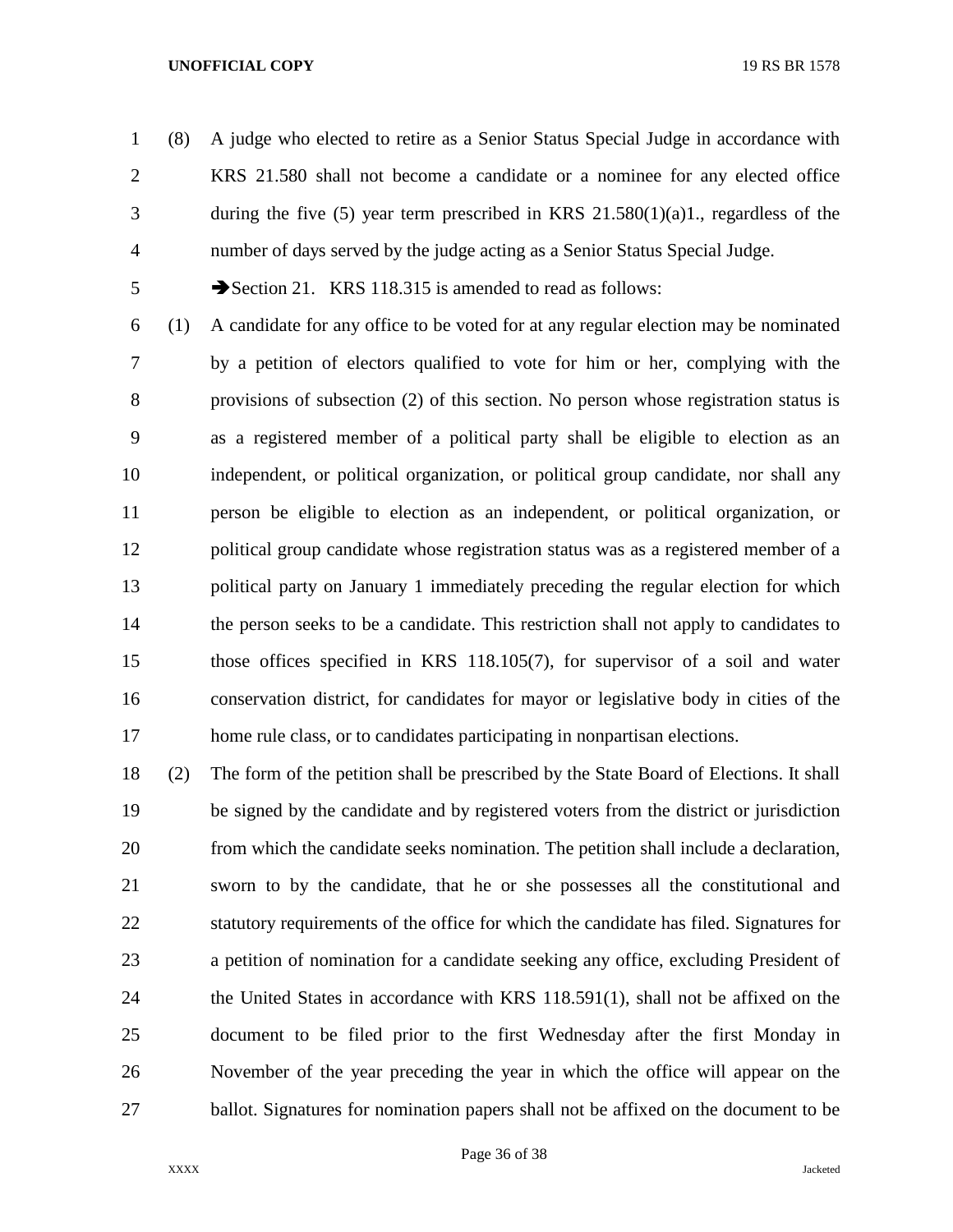filed prior to the first Wednesday after the first Monday in November of the year preceding the year in which the office will appear on the ballot. A petition of nomination for a state officer, or any officer for whom all the electors of the state are entitled to vote, shall contain five thousand (5,000) petitioners; for a representative in Congress from any congressional district, or for any officer from any other district except as herein provided, four hundred (400) petitioners; for a county officer, member of the General Assembly, or Commonwealth's attorney, one hundred (100) petitioners; for a soil and water conservation district supervisor, twenty-five (25) petitioners*; for a member of the board of trustees of a consolidated emergency services district, twenty-five (25) petitioners*; for a city officer or board of education member, two (2) petitioners; and for an officer of a division less than a county, except as herein provided, twenty (20) petitioners. It shall not be necessary that the signatures of the petition be appended to one (1) paper. Each petitioner shall include the date he or she affixes the signature, address of residence, and date of birth. Failure of a voter to include the signature affixation date, date of birth, and address of residence shall result in the signature not being counted. If any person joins in nominating, by petition, more than one (1) nominee for any office to be filled, he or she shall be counted as a petitioner for the candidate whose petition is filed first, except a petitioner for the nomination of candidates for soil and water conservation district supervisors may be counted for every petition to which his or her signature is affixed.

(3) Titles, ranks, or spurious phrases shall not be accepted on the filing papers and shall

 not be printed on the ballots as part of the candidate's name; however, nicknames, initials, and contractions of given names may be accepted as the candidate's name.

 (4) The Secretary of State and county clerks shall examine the petitions of all candidates who file with them to determine whether each petition is regular on its face. If there is an error, the Secretary of State or the county clerk shall notify the